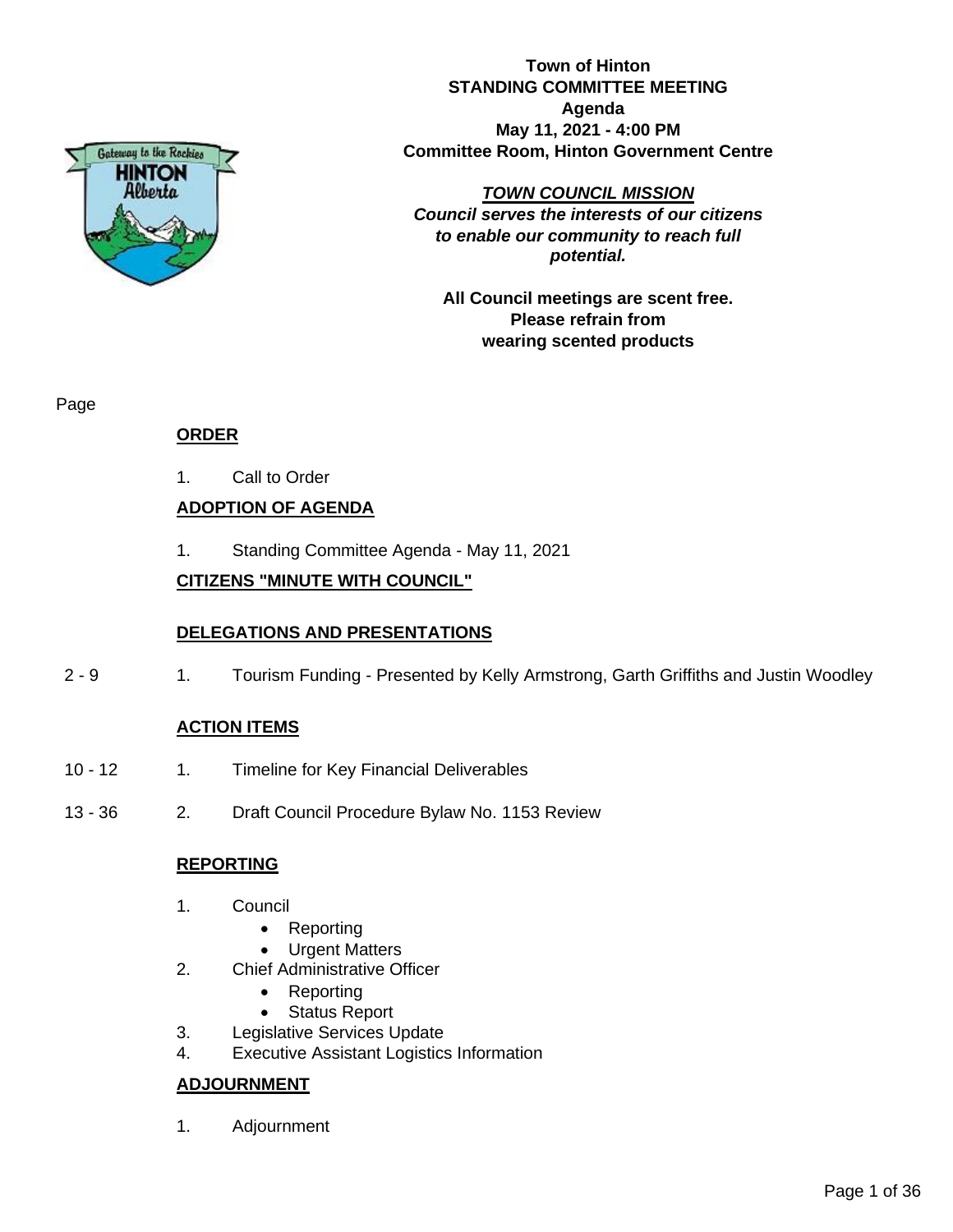# Hinton in the Alberta Northern Rockies Destination Plan

The Hinton & Alberta Northern Rockies Destination Stewardship is looking to a joint venture with the Town of Hinton that will contribute to the economic growth of the visitor ecosystem of businesses in of Hinton and region. The majestic mountains in the Alberta Northern Rockies and biodiverse landscape coupled with the stories of culture, history, and the incredible year-round outdoor recreation has potential to reach a great number of visitors and provide them with worldclass natural and unique encounters.

We recognize that through the implementation of this management plan, the Hinton & Alberta Northern Rockies Destination Stewardship in partnership with the town of Hinton will contribute to both enhancing the quality of life of Hinton residents while also significantly contributing to grow Hinton in the Alberta Northern Rockies to a sustainable destination. The Stewardship values Alberta's Northern Rockies Tourism Alliance Framework and is using it as a guiding document in developing, managing, and marketing the visitor economy for Hinton in the Alberta Northern Rockies. A significant stakeholder collaboration of businesses in Hinton, input was used to customize the ANRTA plan into what would be for our region's unique characteristics, and as such the following will drive Hinton DMP. We have taken that input to create a plan that would more specifically suit Hinton in the Alberta Northern Rockies.

Vision: The vision of Hinton & Alberta Northern Rockies Destination Stewardship is to: Strategically position and to develop Hinton's Brand in the Alberta Northern Rockies region to become an enticing destination offering genuine, unique, authentic cultural heritage and nature-based visitor experiences.

Mission: The mission of Hinton & Alberta Northern Rockies Destination Stewardship (HANRDS) is to collaboratively foster the development of the visitor's economy in Hinton as a vital sustainable economic development strategy which encompasses a multitude of unique experiences and opportunities for visitors and locals alike. To promote visitor experiences that start in the town of Hinton once restrictions are off, the open to Canada and be market ready to welcome the world (as restrictions lift) while protecting the natural elements and environment for future generations to enjoy.

Objective: Our collaboration objectives are to support Hinton's development of "market ready" visitor experiences while at the same time promoting our Hinton as a whole to grow visitation, educate our existing visitors on "what else" Hinton has to offer and therefore bolster our local economy.

Goals: The following goals for the next four years represent the ways in which the HANRDS intends to positively affect the visitor economy, destination image and resident quality of life in the near to mid-term. Elements of each goal will be implemented in the near term or mid-term and are represented in the action plan items within this broader document.

1. Implement a Destination Management Plan to improve destination coordination, collaboration and cohesiveness.

- 2. Improve the visitor experience.
- 3. Increase visitation to the area.
- 4. Increase resident quality of life by supporting improving recreational infrastructure.

The performance indicators will be used to help drive decisions about what projects to prioritize. As work towards goal achievement progresses it is important to build on the Hinton strengths such as leveraging the region's rich cultural heritage, and the strong backcountry attractions into more front country opportunities. The successful international model of "stay another day" can draw visitors to pursue previously little-known regional add-ons to their itinerary, thus providing benefits to our visitors' experience in the Alberta Northern Rockies while staying in Hinton. Several circuit options will be developed to provide variety and expand on this concept. This plan is focused at this time on pursuing easily executable and conversion driven branding of Hinton that does not require expensive international marketing campaigns.

The Alberta Northern Rockies and mores so Hinton, has an abundance of top attractions and experiences to offer, and Hinton is ideally located to optimize visitation from numerous directions. Key gateways including Edmonton to the east and Jasper (feeding from Vancouver in the west and Banff to the south) as well as the route from the USA up Hwy 40 through Grande Cache to Alaska, have strong market connections that Hinton can leverage. This is of great mutual

Tourism Funding - Presented by Kelly Armstrong, Garth Griffiths and Just... Page 2 of 36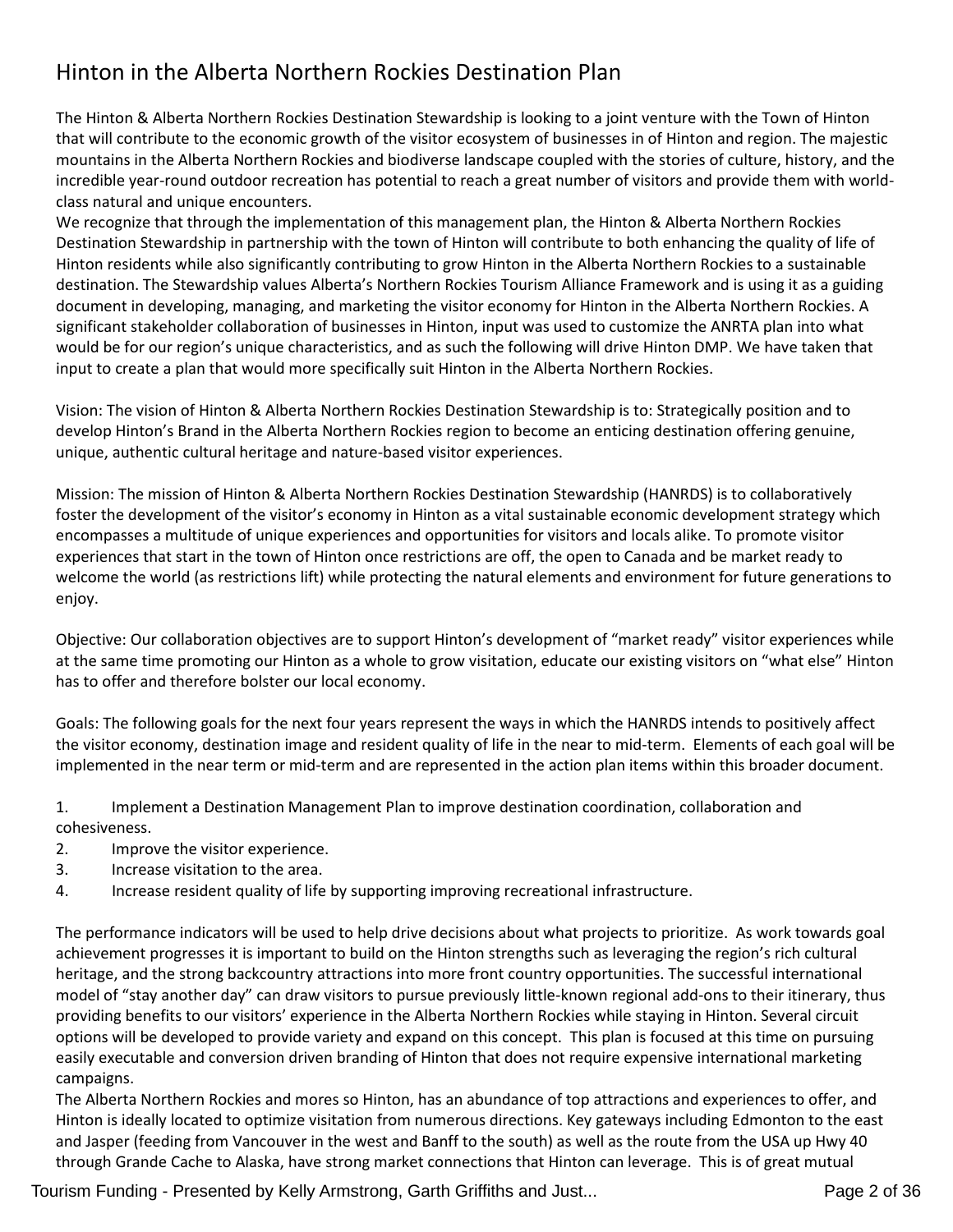benefit for all Hinton businesses if such a harmonized collaboration can be activated and continue to grow throughout the four years of this plan.

Hinton in the Alberta Northern Rockies already has a very strong land base and diversity of attractive assets. The initial phase of planning and execution should act as the groundwork for future development of a DMO. In time, nearby DMOs in Alberta Northern Rockies and beyond will link to Hinton's DMP to extend the visitors economy that is appropriate to the region, people, and landscape.

The HANRDS represents the early stages of work in implementing a DMO that drives the visitor economy in Hinton as a industry as a strong compliment to economic, cultural and social life in the region. For instance, tourism is well positioned to support the region as a:

- Strong secondary economy supporting economic diversification.
- **2** Way to build recreation and quality of life opportunity for residents.
- **213. Way to pursue destination branding or storytelling and present itself to the rest of the world.**

We are confident in the potential of Hinton and a small investment of  $\frac{8}{2}$ XXXXXXXX per year for the next 4 years from the municipality – The Town of Hinton, would be required in the near term to initiate a DMO. Grants will also be pursued at the provincial and federal level to add to this seed funding for projects. Future phases may be co-funded by a tourism levy, however this takes coordination and time to establish, hence the blended funding model with supplements by other streams of revenue such as an ecommerce site, membership and sponsorship. Moreover, business opportunities can be investigated to develop innovative partnership that will generate revenue and opportunities for the towns of Hinton.

In branding Hinton into the ideal place for a visitor to use for a "home base" while in the Alberta Northern Rockies we are aware of the critical importance of setting a strategic direction and building trust, one small success at a time. This approach will help the visitor economy grow in an innovative and sustainable way, while our community can reap the increasing benefits of a diversified economy.

#### **Who is the Hinton & Alberta Northern Rockies Destination Stewardship?**

We are a group of likeminded Hinton business owners that are willing to put in the work and time to rebuild all that has been lost of our visitors' economy due to COVID 19. To build back better in a sustainable way that will help create the "Hinton" brand to create a destination.

#### **What is a Destination?**

A destination is a physical space in which a visitor spends at least one overnight. It includes products that a visitor may consume while in the area, such as support services, restaurants and attractions, and attractions within one day´s return travel time. It has physical and administrative boundaries defining its management, images and perceptions defining its market competitiveness. Local tourism destinations incorporate various stakeholders often including a host community and can nest and network to form larger destinations.

Driving a visitor's economy can be extremely competitive industry requires a coordinated management approach based on collective vision and strong partnership of all involved.

#### **Benefits of Destination Management**

- 1. Establishing a competitive edge
- 2. Ensuring tourism sustainability
- 3. Spreading the benefits of tourism
- 4. Improving tourism yield
- 5. Building a strong and vibrant brand identity

In creating a DMO in Hinton, it will provide the added value of bringing players who are indirectly connected to the visitor's economy into the regional management to provide a more meaningful sense of place. The community residents in the region wish to have the assurance that the visitor's economy will advance Hinton in a positive way, with values relative to its resources. We will succeed by building and maintaining the confidence of our visitor ecosystem, other community stakeholders and our residents.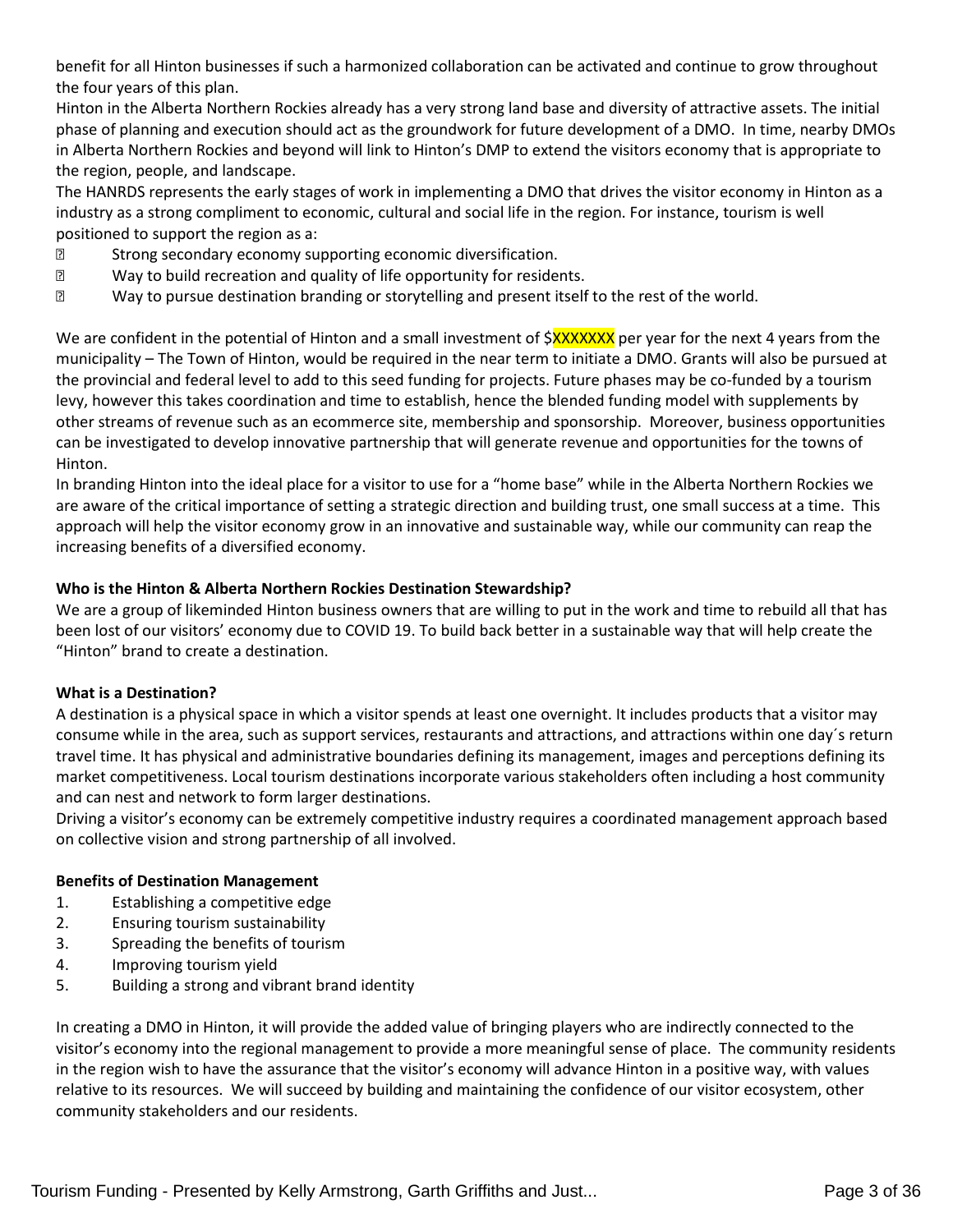Continued growth of the organization will be built with governance starting from HANRDS then on to a Board representation either through another agency such as the Hinton Chamber and/or by HANRDS developing into is own Board.

## Goals

## **1. Implement a Destination Management Organization a joint venture funded by the Town of Hinton, executed by Hinton Chamber under direction of the Hinton & Alberta Northern Rockies Destination Stewardship to improve destination coordination, business collaboration and cohesiveness**

Specific ways to pursue this goal include:

a) Host a series of facilitated meetings in the area to bring together industry, government, and elected officials to coordinate the delivery of a positive visitor journey.

- b) Secure sustainable funding for a DMO for a four-year horizon.
- c) Develop baseline data on visitors to the area for future planning and accountability.
- d) Develop and launch a web presence for Hinton to work with other key partners.
- e) Work with Travel Alberta as partners to increase awareness of existing opportunities.
- f) Amass information and data in preparation for a more comprehensive branding exercise.

#### **2. Improve the visitor experience**

Specific ways to pursue this goal include:

a) Coordinating itineraries, packaging and partnerships.

b) Work with Travel Alberta (Industry Development) to enhance operator skills and awareness in keeping with export readiness trends.

c) Attract sustainable business investment to the region including such areas as festivals, events, sport tourism and improved infrastructure.

### **3. Increase visitation**

Specific ways to pursue this goal include:

a) In the medium term the DMO will shorten the distance between the US and Alaska via Grande Cache via Hwy 40.

- b) Enhance existing itineraries and experiences in the park with out of park opportunities.
- c) Address seasonal room shortages by extending itineraries throughout the Hinton region.
- d) Develop itineraries specifically targeted to increasing length of stay with robust product offerings.

e) Enhance market research efforts to support planning and accountability creating a positive visitor experience efforts.

- f) Target the development of existing tourism strengths such as adventure, cultural, ecotourism and sport tourism.
- g) Develop a branding campaign that clearly differentiates Hinton in the Alberta Northern Rockies region highlighting its unique and attractive features.

h) Increase strategic alliance partnerships and multi-channel marketing activity.

#### **4. Increase resident quality of life by improving recreational infrastructure**

Specific ways to pursue this goal include:

a) Enhance the visitor in your own backyard idea of presenting local attractions to area residents.

b) Increase resident involvement in the on-going planning, execution and evaluation of visitors' economy on the Hinton region.

- c) Increase resident and business community involvement in the branding (story telling) process of Hinton.
- d) Increase community recreation facilities and attractions for residents and visitors.
- e) Promote responsible use and access to outdoor recreation in the area in keeping with resident quality of life.
- f) Pursue staycations for regional and interregional visitors.

#### **Organizational Way Forward**

Tourism Funding - Presented by Kelly Armstrong, Garth Griffiths and Just... Page 4 of 36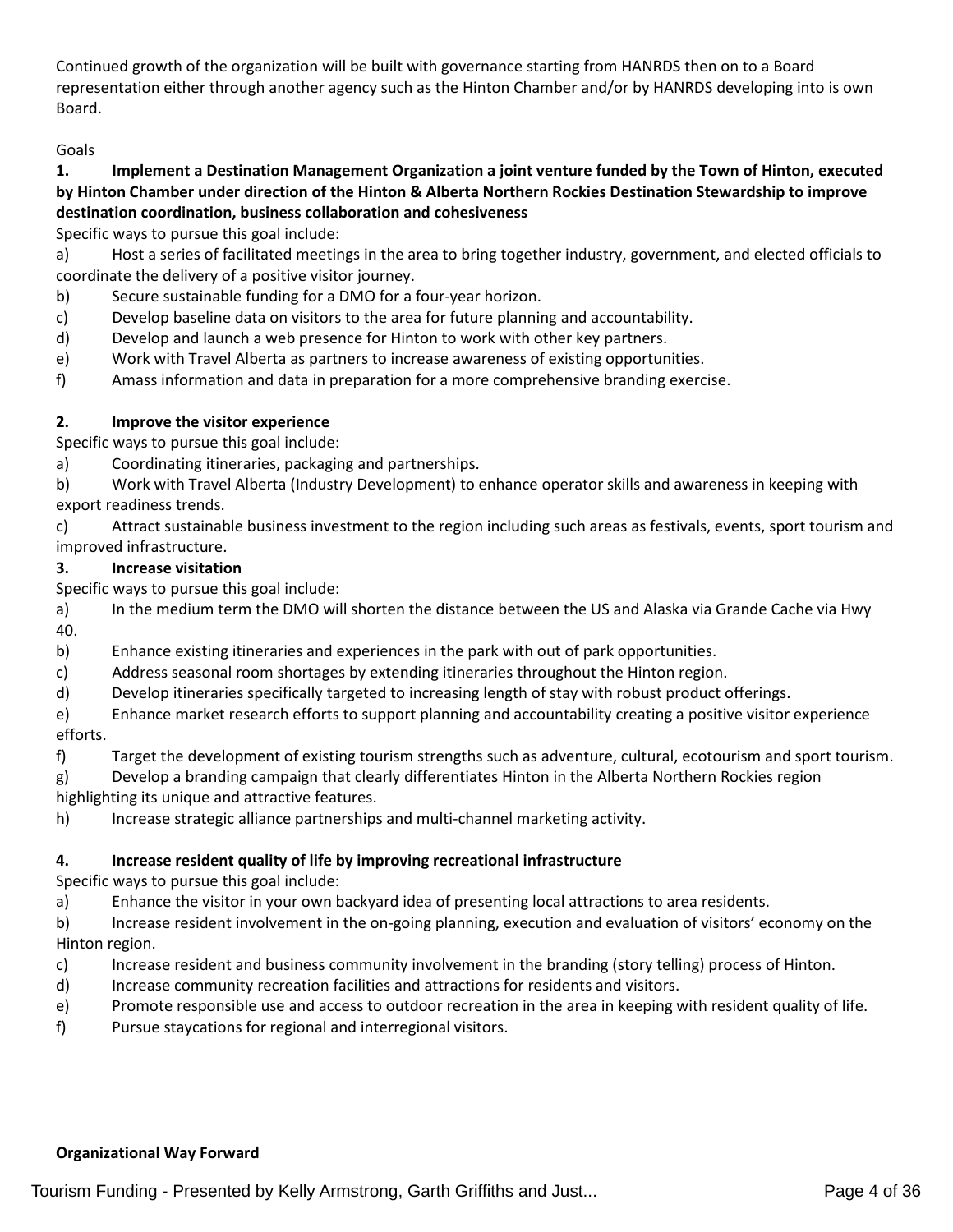## **Driven by the Goals and funding from the Town of Hinton, HANRDS will take the following path as it emerges as an official organization. See the Action Plan later in this document for more details.**

Year One: The goal for year 1 is to introduce Hinton as a coordinated regional destination. The focus is to not to develop a new tourism product but to organize and better highlight existing products while cultivating a foundation for future initiatives.

Action items include:

- **Develop and implement a Hinton & region marketing plan**
- Develop an interactive website (portal and dashboard)
- Work with local stakeholders to research and apply for sport tourism opportunities
- Construct and install Visitor Experience Centre displays focusing on the Visit Alberta Northern Rockies and Hintons brand
- Facilitate Hinton and region roundtables
- Coordinate a Visitor Experience workshop speaker series

Year Two: Building upon the momentum from the first year, the second year to focus on product development as well as building brand recognition for to entice visitors to visit then stay another day.

Brand recognition will demonstrate confidence to Hinton & regional partners prior to the initiation of a potential tourism levy.

Action items include:

- Further develop Hinton in the Alberta Northern Rockies brand and regional itineraries
- Develop and implement regional directional signage specific to Hinton
- Develop and produce a regional guidebook print and digital focusing on adventure and culture tourism within the region
- **E** Coordinate and expand on the tourism business workshop series

Year Three & Four building upon the momentum from the first two years, we will continue to grow with focus on value added partnerships within the region.

Action items include:

- **Develop WI-FI hotspots in partnership with local municipalities**
- **2** Produce a regional guidebook focusing on adventure and cultural tourism
- Coordinate and expand on the tourism workshop series
- Develop a mobile friendly interactive travel adventure map or app of the area

## **WI-FI Hotspots**

One of the biggest pet peeves identified by travelers & visitors, is the lack of accessible free WI-FI in public spaces. By utilizing a unique code we are able to use the Explore Hinton home page as the landing page for free WI-FI services, while gaining information about visitors interests. For a minimal investment we able to attract visitors to the web portal and provide a valuable service. With strategic placements of WI-FI hotspots located throughout the region, each municipality is also placed in a favorable position to work towards becoming an 'Intelligent Community'.

## **Tourism Workshop Series**

Focusing on business retention and expansion of synergies among visitors' experience operators makes the Hinton region a stronger hub overall. By partnering with key non-profit organizations, Travel Alberta, and the Provincial Government we are able to offer the Specialized Tourism workshop series. The series features a monthly workshop focusing on topics such as 'optimizing the visitors experience',

'managing online reviews', 'strategic marketing and partnerships for visitor experience business'.

## **Visitor Experience Information Instalments**

Eye catching Hinton branded displays will be constructed and placed in each of the participating Visitor Experience Businesses. Showcasing the rich culture and opportunities within our community allows the visitor to best engage with their visitor experiences.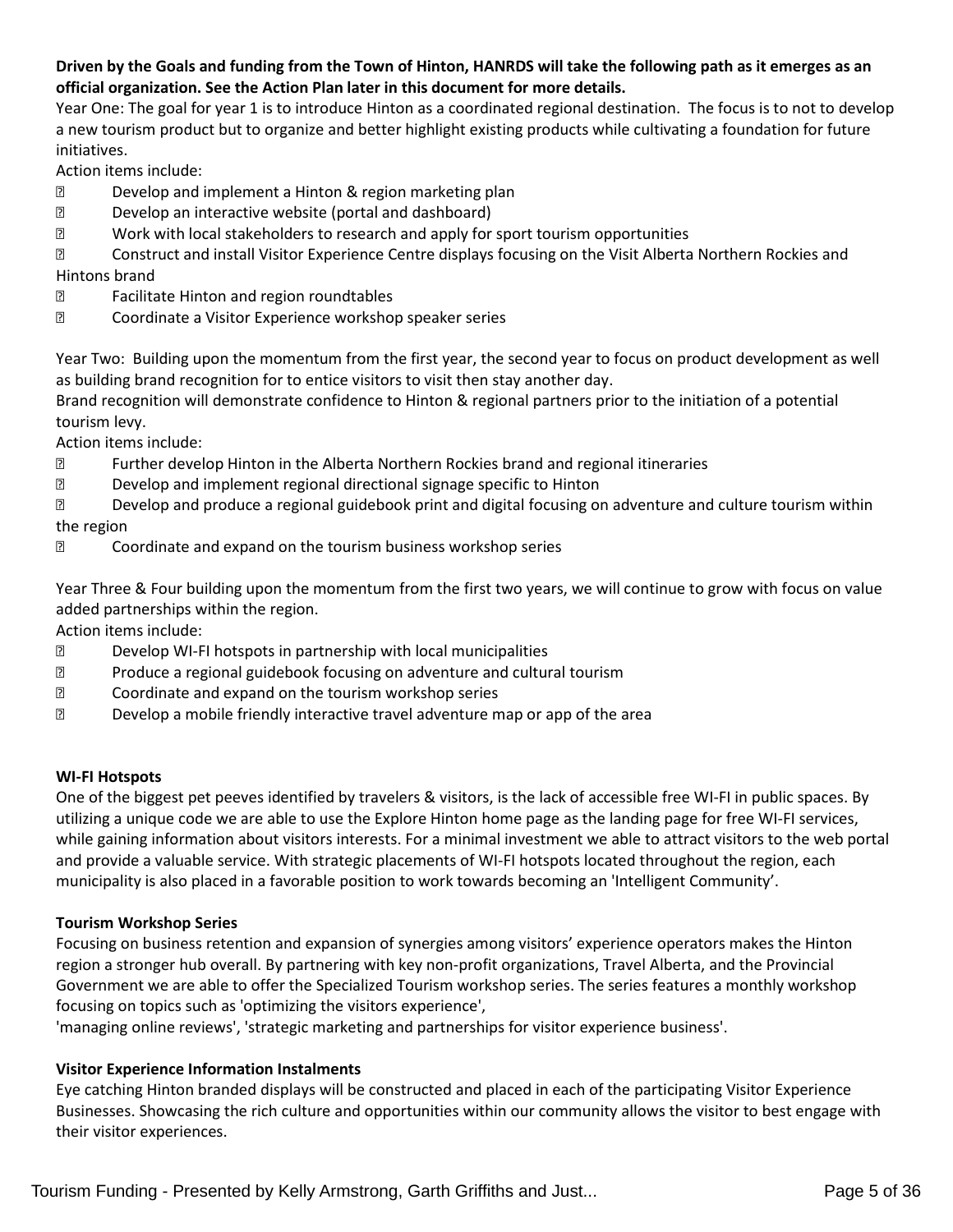#### **Trade and Travel Showcasing the Alberta Northern Rockies Region**

Regional and provincial trade shows allow the Alberta Northern Rockies Region to access thousands of potential visitors in a short amount of time. With regional representation at these events, each of the municipalities can gain the benefit of a personalized travel recommendation without having the traditional expenses such as travel costs and time away from the office. By combining forces with Yellowhead County, Edson, Grand Cache and Jasper we are better able to utilize the funds and attract more visitors to our Hinton area.

#### **The Explore Hinton Website**

This interactive web portal will feature information on each of the communities' businesses. Inspiring itineraries for weekend visits or longer extended stays, trips for families with young children, cultural escapes, and adventure seekers alike. The website will focus on non-traditional elements such as biking directions to trails and amenities, local folklore, and hotspots, and could feature a weekly campground report. This website will also feature a regional interactive events calendar featuring local festivals, art events and exciting opportunities.

#### **Adventure and Cultural Tourism Guidebook**

This magazine style publication will feature Hinton. Highlighting local attractions and themes such as the outdoor adventure, historic trails, quaint unique small-town experiences, and unsoiled natural splendour. This photo and map rich magazine will appeal to both provincial and national interests making it a sought-after publication at trade and travel shows. Content will be mobile friendly and available on the Explore Hinton website as well as in print at all participating tourism related businesses.

Interactive Travel Adventure Map

Appealing to the back country adventurer and outdoor enthusiast this interactive online mobile friendly map will feature multiple layers showcasing the West Yellowhead's natural beauty and commercial amenities. Layers will consist of:

- **E** Family friendly activities and adventures
- **E** Historic tours and pathways
- Relaxation and meditative journey
- Rich art and culture
- **2 Winter activities**
- **2** Specialty shopping
- **Regional WIFI Hotspots**

The Explore Hinton Website will link directly to other business pages within Hinton & region. Detailed analytics and tourism habits will be complied and used to assist with research on visitor patterns moving forward.

7 Similar documents are produced independently by each of the municipalities in the region. This document will enhance the Hinton & region accessibility as a destination overall. Travel routes specific to interests can be highlighted encouraging travelers to spend an extra day or extend their trip.

#### **Tourism Videos**

In the world of marketing, video is king, and destination marketing is no different. In the third year the the plan to produce a series of short professional videos depicting experiences within the Hinton in the Alberta Northern Rockies. These videos will be available for each of the businesses in Hinton to utilize in promoting the area and their specific attractions. Travel videos have proven to be an effective strategy not only for visitors, but as a powerful community attraction strategy.

#### **Revenue Explained**

Tourism Funding - Presented by Kelly Armstrong, Garth Griffiths and Just... The Common Change 6 of 36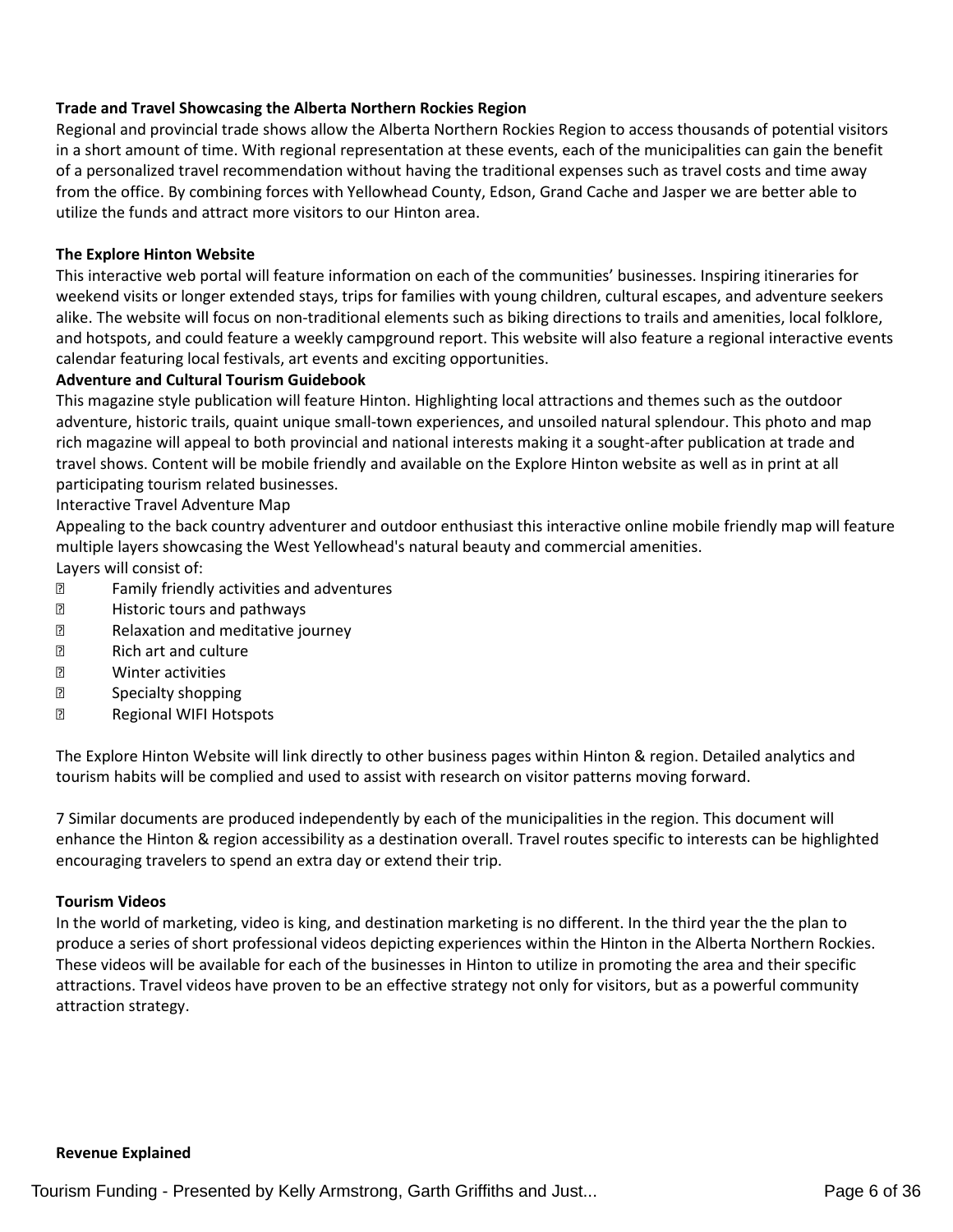The funding breakdown for the Hinton DMO is a mixture of seed money from the town first 4 years transitioning to a DMF collaboration and/or a Ecommerce site and/or membership and/or sponsorship combined with projects and grant leveraging. Through a mixed model the non profit is able to access multiple funding opportunities and allows for a more sustainable model moving forward.

In the first to fourth year the most significant source of funding comes from municipal contribution. By utilizing existing cooperative marketing programs through Travel Alberta we hope to off set our marketing project costs.

In year 5 the stewardship hopes to develop a marketing partnership implementing a membership to the Hinton & region businesses. Benefits of the membership will include optimal positioning on the website, inclusion in a regional adventure guide, potential incorporation in featured excursions and trip planners as well as access to research on local tourism trends and advocacy for the tourism community.

The Tourism Asset Inventory represents assets present at the time and not what should or could be. The following inventory was developed through site visits, investigation of online sources, print material like the TransCanada Ecotours Northern Rockies Highway Guide, and meetings from Phase I of the consultation process towards developing Hinton in the Alberta Northern Rockies. A tourism asset inventory is dynamic given that tourism assets are constantly changing. Therefore, the present tourism inventory is a snapshot in time in and the understanding of what is present in the region. Future work is required to maintain up-to-date inventory of tourism assets. Alberta Parks

The vast majority of 28 provincial parks in the region provide front country campgrounds, lake access for fishing and boating, trails for mountain biking, hiking and cross-country skiing, and day use areas with picnic sites, shelters, and washrooms. Backcountry wilderness experiences abound in the provincial park system. Popular activities include back packing, wildlife viewing, horseback excursions, and even hunting and outfitting in Wildland areas. The visitor center at Kelley's Bathtub in Switzer Park is the key tourism center for providing public information on local parks and attractions through maps, exhibits and brochures. The center operates from May to September each year. For more information contact www.albertaparks.ca

Hinton and region have some unique experiences like motorboat access, stocked fishing lakes, random camping in the backcountry, hunting in Wildland parks, mountain bike trails, Nordic ski trails & biathlon, snow luge, rafting, zip line guided tours, craft breweries. This list of provincial parks in the region remain some of Alberta's best kept secrets and provide tremendous opportunities for extending the visitors duration of stay.

#### **Asset Inventory**

Alberta Parks

28 parks and protected areas provide recreational opportunities for camping, hiking, skiing, biking, fishing, boating and wildlife viewing

Rich cultural heritage in Alberta Parks is related to the fur trade, metis, First Nations, trappers and outfitters. Historic sites and cultural sites abound.

Many provincial campgrounds are not running at full capacity. Growth Opportunities exist for mid-week camping and off-peak seasons.

North to Alaska market is growing, especially for US tourists travelling highway 40 each year.

Edmonton visitation marks 30% of total provincial park visitation

(single highest visitor demographic)

Alberta Parks provide world-class tourism destinations that are currently under appreciated and not known due to a general lack of marketing.

Hinton

Excellent new attractions such as the Beaver Boardwalk (#1 on Trip Advisor) and Hinton Bike Park. Hinton Training Centre

Some trails not well maintained.

## **Asset Inventory (cont)**

Tourism Funding - Presented by Kelly Armstrong, Garth Griffiths and Just... Page 7 of 36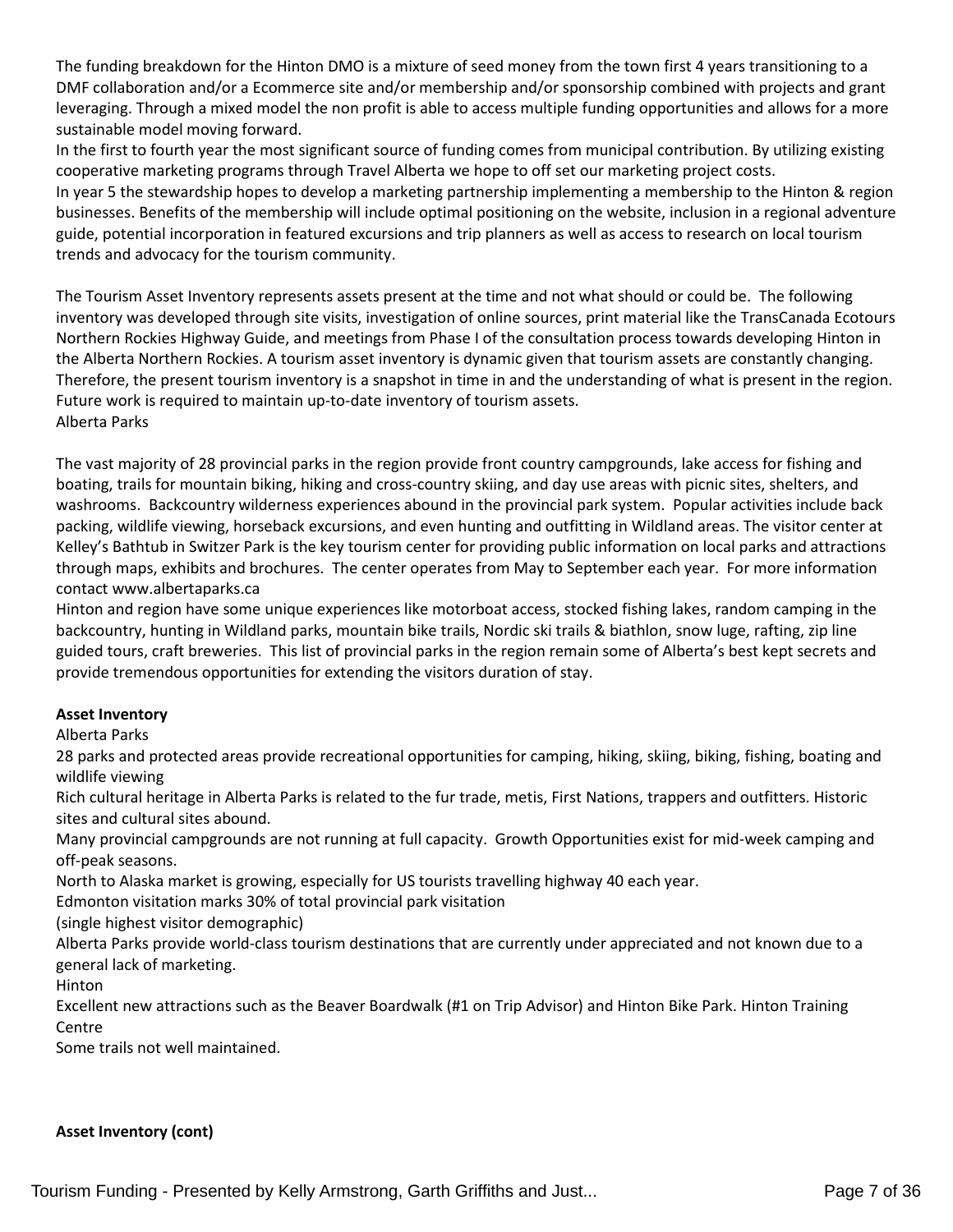The world-renowned Athabasca River runs through Hinton but there is no public access or day-use areas developed for public enjoyment. We do have access to the Athabasca river via river front park on West River Road, Willow Rd access, Muskuta Creek Trail, Solomon Creek put in by the Athabasca River towards Brule but not visitor friendly.

Some Métis, trapping and other cultural heritage. Opportunity for more authentic indigenous tourism representation. Lack of rooms and local food options. Appears to be demand for more authentic local style accommodation. Random camping is arguably limiting revenue. Though Hinton air quality has improved significantly in recent years and public complaints are down, there are still testimonials of odour impacting visitor experience depending on wind direction.

### **Key Findings**

 There is strong support for a DMO in Hinton provided it results in a vibrant visitor economy and supports resident quality of life.

o Visitor economy refers to providing stability and growth to the traditional tourism sector in keeping with its realistic role in the region.

o Resident quality of life refers to both enhanced recreation opportunity for residents and ways to protect existing recreation deemed important to resident quality of life.

There is a desire to develop additional tourism product and itineraries (routes) "outside the park".

 There is strong pride in Hinton regarding the array of cultural, historic, natural and adventure, and urban resources.

**2** There is a strong desire to use tourism as a way of 'telling the story' of Hinton and region in branding and related ways.

**There is recognition that tourism has grown in recent years although not with a coordinated effort for the most** part in Hinton and that collaboration is required to make best use of existing resources, product, and opportunity.

 There is recognition that now is the time to progress to the next level of coordination and collaboration given that there is strong consensus among all parties of the basic direction for the future;

**2** Primary challenges include the high dedication of accommodation to extractive industries, the perceived threat of tourism to resident access to recreation areas, random camping, a lack of understanding of the role of tourism in the community and various issues related to land use and public access. At the end of the meetings, there was also a unanimous concern that without a commitment of funding for the a Hinton DMO these issues cannot fully be addressed.

## **Is tourism good for the region given that what is often witnessed is low paying jobs in hospitality?**

Tourism takes on many forms and it is largely a function of the private sector although government and other stakeholders play critical roles it is the private sector that ultimately makes tourism grow or not. But it is important to remember that tourism is not 'an industry' rather it is made up of many industries. At one time the Canadian Tourism Commission remarked that 6,000 industries make up the tourism industry in Canada alone. As such tourism includes a variety of opportunities and employments some of which are entry level others in involve specific training skills and experience. Fast food restaurants through to destination marketers and parks interpreters and a myriad of entrepreneurs and many more make up the tourism industry in Hinton alone. All of which function together to create the chain of small experiences that make up a visitor or resident experience. In the end, tourism as with other industries requires a variety of employments and functions to make it work and as with other industries some are lower paying and others are highly paid.

## **Why should we invest in tourism? Have we not tried this in the past with little result?**

Tourism has actually grown in the Alberta Northern Rockies region based on the hard work of numerous entrepreneurs, but it has not grown in a coordinated manner and we need to have more collaboration in Hinton between the visitor economy drivers and the town of Hinton. The aim of the DMO is provide coordination to tourism growth to leverage collective efforts. Second, a coordinated effort such as that presented in this DMP has not been initiated in the past to bring together the tourism industry with other key stakeholders to grow in a common direction. Third, it appears that tourism in the past has been presented as an economic savior and as such it has not lived up to expectations. Tourism will not compete with primary resource industries for economic value but it provides a strong secondary economy, adds to economic and employment diversification, adds to community vitality and lifestyle opportunities for residents and visitors, and creates a route to destination branding and ultimately helps make the community more attractive for workers in other sectors. Tourism has its in the place in the community.

Tourism Funding - Presented by Kelly Armstrong, Garth Griffiths and Just... Page 8 of 36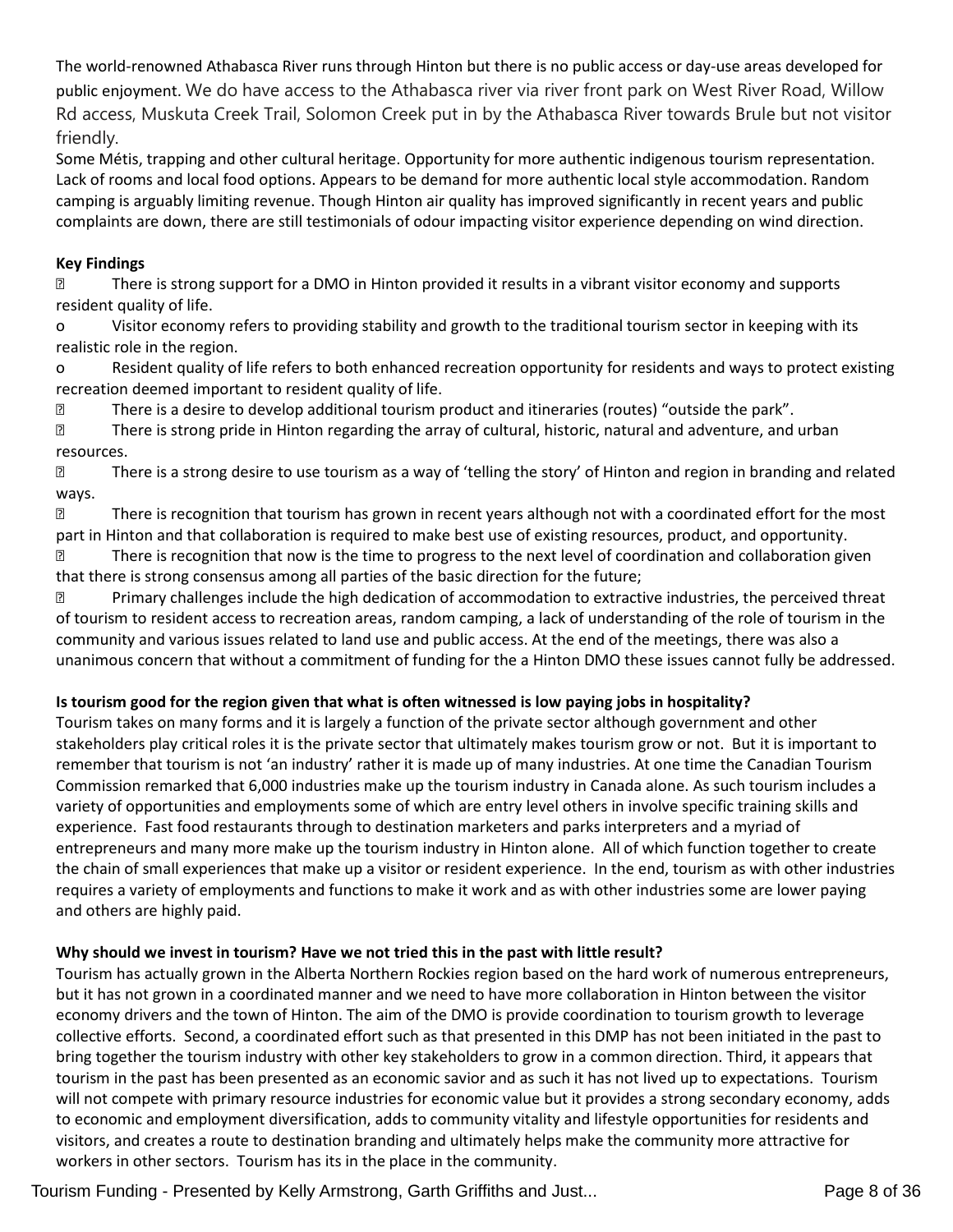#### **How can we invest in tourism during an economic downturn?**

Public accountability is always critical but most everyone understands that to grow opportunities some investment is required and in the case of a DMO in Hinton the investment is small relative to potentially significant returns.

### **How can we positively and a sustainably move forward from a Visitors Center to an Experience Center?** ADKAR Model

- 1. Awareness Communicate the need for change
- 2. Desire Empower and Engage people
- 3. Knowledge- Learn by sharing
- 4. Ability Identify and address barriers
- 5. Reinforcement Keep on the goal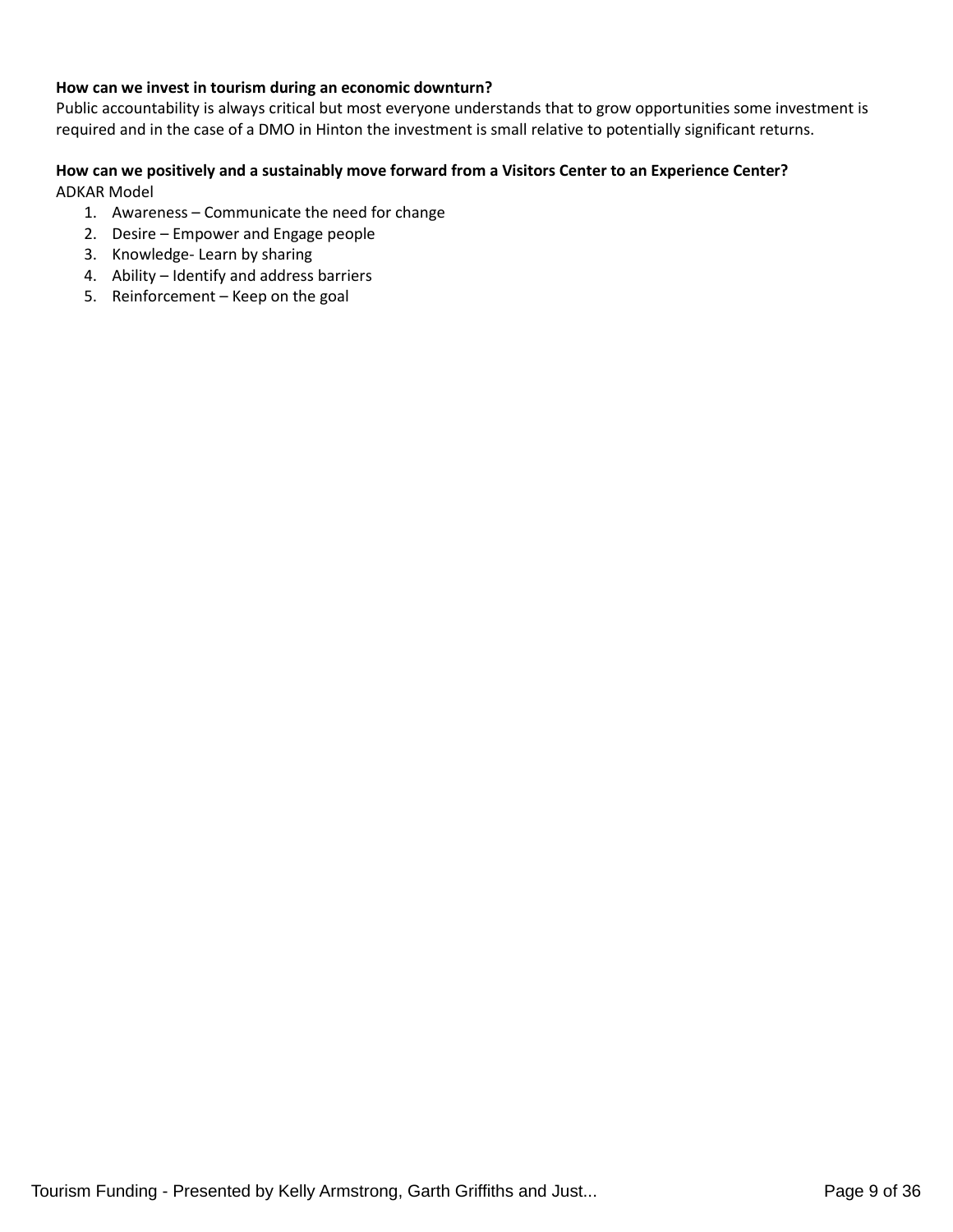

# **TOWN OF HINTON Administrative Report**

# ☒ **DIRECTION REQUEST** ☐ **REQUEST FOR DECISION** ☐ **INFORMATION ITEM**

**DATE**: Standing Committee of Meeting May 11, 2021

**PRESENTED BY**: Emily Olsen, Chief Administrative Officer

## **RE**: **TIMELINE FOR KEY FINANCIAL DELIVERABLES**

## **Recommended Action**

*That Committee direct Administration to implement the Timeline for Key Financial Deliverables as presented and amend the due dates of all related financial items in the Council Action Pending List to align with these timelines.*

#### **Background**

The Town of Hinton recently engaged a contractor to provide strategic financial support in the Corporate Services Department. With this support now in place, the Finance Service Branch will be working over the coming weeks to deliver a set of key financial deliverables to inform Council's decisions and meet key legislated reporting requirements. Administration is providing Council with dates that are anticipated to be achievable with consideration given to compressed timelines, competing priorities, and external limitations.

#### **Analysis**

There are five key financial deliverables that Council can expect in the coming weeks.

- **May 11 – Timeline for Key Financial Deliverables** This timeline provides the dates on which Administration intends to present key financial reports to Council.
- **June 8 – Examination of 2020 Surplus and Emergency Response Reserve**

This report will provide critical information on the projected 2020 surplus and the Emergency Response Reserve to inform Council's decisions on the projects and programs that will be funded with these sources. The report will focus on highlighting surplus and reserve funds that may be available to fund initiatives and programs as the Town and community continues to face challenges from the Covid-19 pandemic.

#### • **June 15 – Year to Date Financial Report (January to April 2021)**

This report will provide a full update including an analysis of significant variances of the actual performance of the organization against the approved budget. This will serve to inform on operational areas that require attention or adjustment based on the analysis provided by Administration. This report is typically provided within six weeks of the end of each quarter. Given the delay in delivering this report Administration intends to provide a four-month (first trimester) report. Regular quarterly reports are anticipated to resume following the end of the second quarter in June 2021.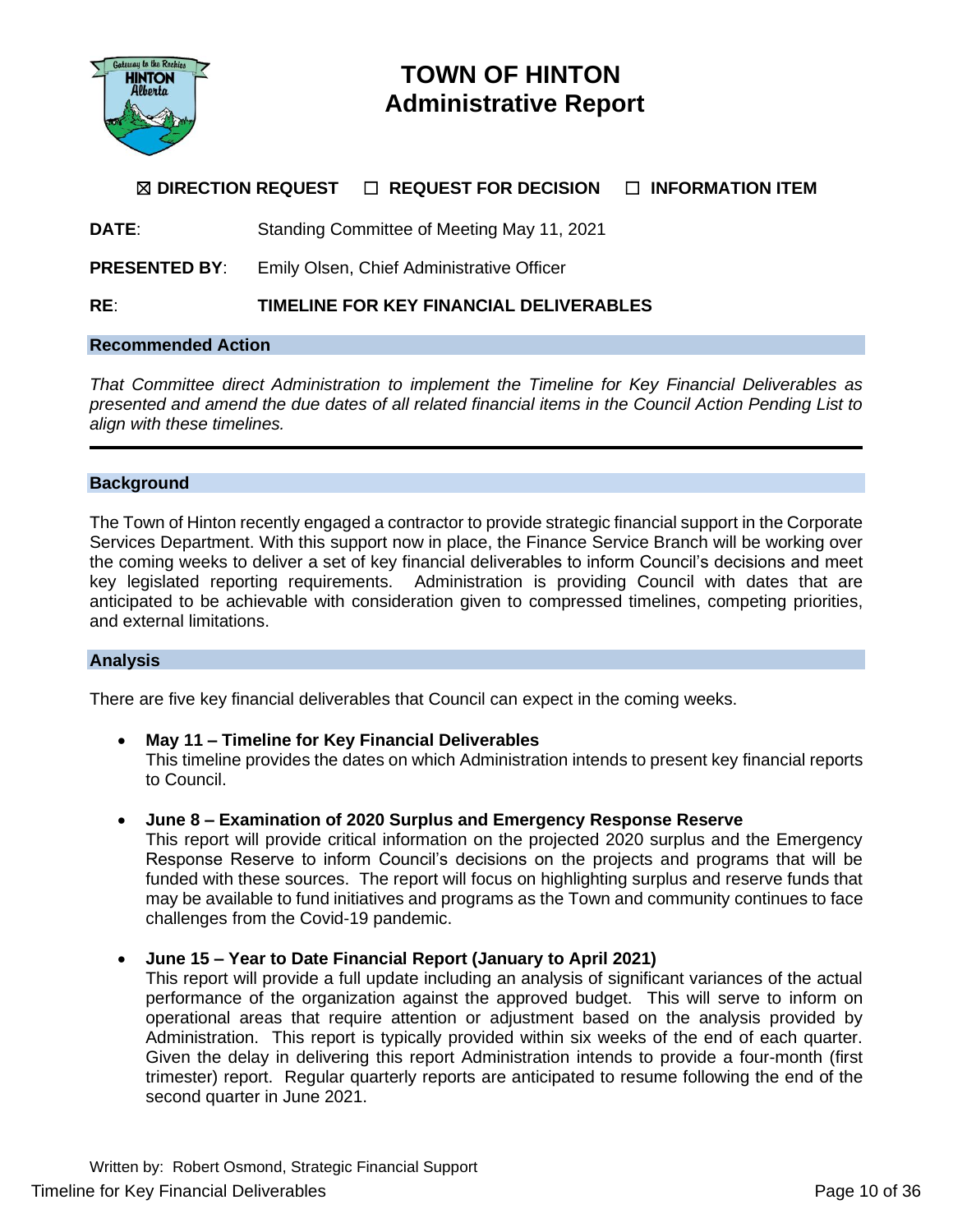• **July 6 – 2021-2023 Three-Year Operating Plan**

This report will bring the current proposed three-year operating plan as presented on February 16, 2021 to a Regular Council Meeting. Although the 2021 operating budget was approved in December 2020, the 2022-2023 portions of the Operating Plan (projections) were deferred for additional discussion to a Standing Committee. This discussion ensued on February 16, 2021 and Committee directed Administration to bring the report as presented to Council for decision.

## • **August 24 - 2020 Audit Presentation and Financial Statements**

The annual presentation by the municipal auditors of the audit report and financial statements.

Any changes to this schedule will be brought to Council's attention as soon as any delay is identified.

#### **Implications of Decision**

The due dates identified in the current Council Action Pending List that are related to these financial items will be changed to align with the dates approved in this Timeline for Key Financial Deliverables report. Date changes will be reflected in the version of that document that is scheduled to be included in the May 18, 2021 Standing Committee Agenda package.

| <b>Financial Implications</b>      |                                                                                                                                                                                                                                                                      |  |  |  |
|------------------------------------|----------------------------------------------------------------------------------------------------------------------------------------------------------------------------------------------------------------------------------------------------------------------|--|--|--|
| <b>Items</b>                       | <b>Comments</b>                                                                                                                                                                                                                                                      |  |  |  |
| <b>Operating Cost/Implications</b> | Although this timeline will not have an impact on the<br>operating budget, the individual reports as they are<br>brought forward may necessitate actions with cost<br>implications. Standing Committee and/or Council may<br>make directions/decisions at that time. |  |  |  |
| <b>Capital Cost</b>                | Not applicable to this information item.                                                                                                                                                                                                                             |  |  |  |
| <b>Budget Available</b>            | Not applicable to this information item.                                                                                                                                                                                                                             |  |  |  |
| Source of Funds                    | Not applicable to this information item.                                                                                                                                                                                                                             |  |  |  |
| <b>Unbudgeted Costs</b>            | Not applicable to this information item.                                                                                                                                                                                                                             |  |  |  |

#### **Level of Service Implications**

o Not applicable to this information item.

#### **Public Engagement**

o Not applicable to this information item.

#### **Communications**

o Not applicable to this information item.

#### **Risk / Liability**

 $\circ$  Administration will endeavour to meet the timelines outlined in this document. Any delays or other arising priorities that delay preparation of this financial information may present challenges in meeting legislative timelines and approved extensions. Any circumstance that presents this type of delay will be brought to Council's attention immediately.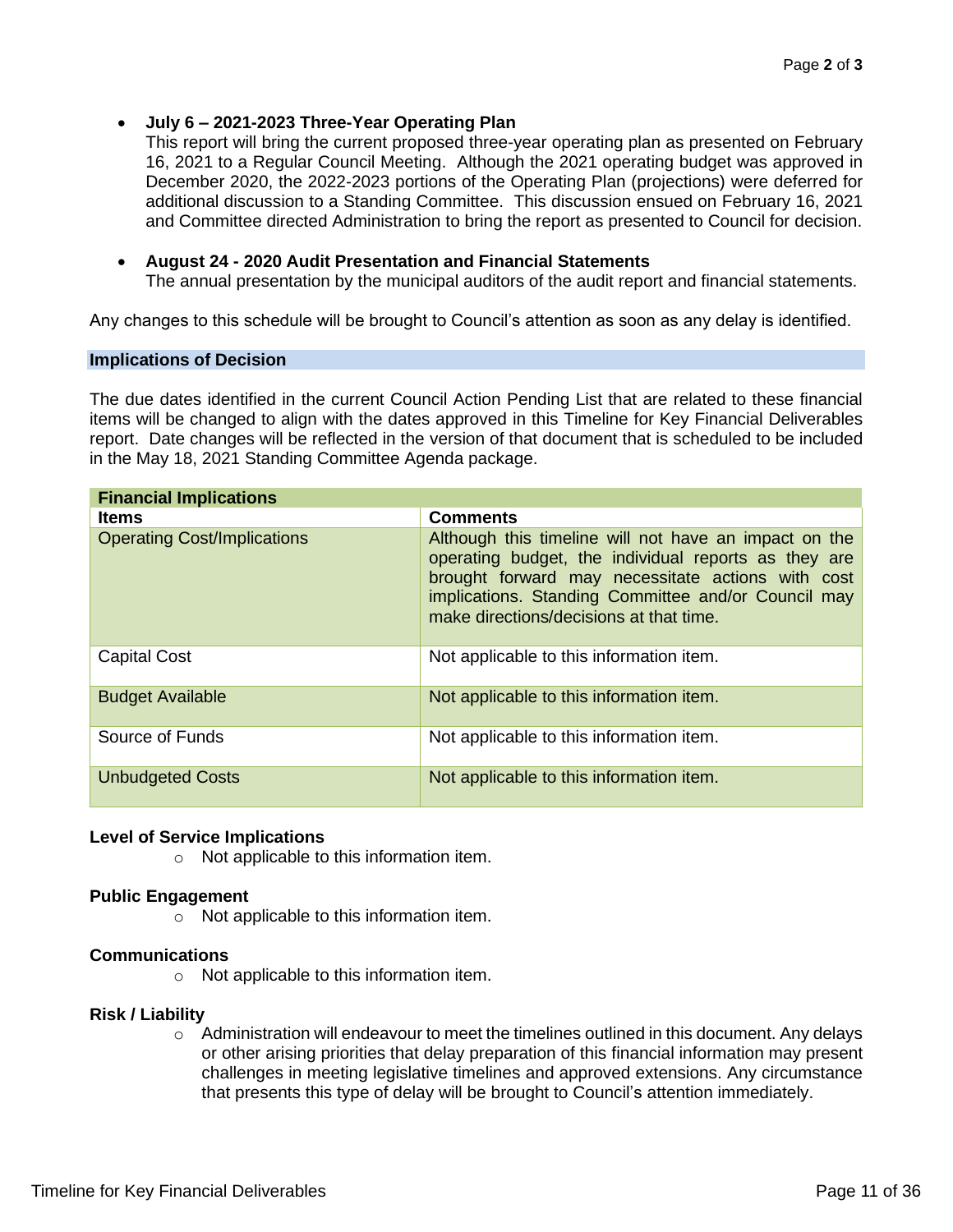| <b>Legislative Implications</b>                |                           |                                                                                                                                                                                                                                                                                                                                                                                                                                                                                           |  |  |
|------------------------------------------------|---------------------------|-------------------------------------------------------------------------------------------------------------------------------------------------------------------------------------------------------------------------------------------------------------------------------------------------------------------------------------------------------------------------------------------------------------------------------------------------------------------------------------------|--|--|
| <b>Conforms with:</b>                          | Yes/No/<br><b>Partial</b> | <b>Comments</b>                                                                                                                                                                                                                                                                                                                                                                                                                                                                           |  |  |
| <b>Council's Strategic Plan</b>                | <b>Yes</b>                | Does not contradict this Plan                                                                                                                                                                                                                                                                                                                                                                                                                                                             |  |  |
| <b>Community</b><br><b>Sustainability Plan</b> | Yes                       | Does not contradict this Plan                                                                                                                                                                                                                                                                                                                                                                                                                                                             |  |  |
| <b>Municipal Policies or</b><br><b>Bylaws</b>  | Yes.                      | <b>None</b>                                                                                                                                                                                                                                                                                                                                                                                                                                                                               |  |  |
| <b>Provincial Laws or MGA</b>                  | Yes                       | Deadlines on annual reporting are outlined in s. 278 of the<br>Municipal Government Act. Any delays in reporting<br>requirements must be supported with a Ministerial<br>extension. As one extension has already been granted to<br>June 2021; a further extension will be requested as the<br>Finance Team and the Auditors are unable to meet the<br>existing timeline. Administration anticipates this will be<br>approved as we can demonstrate that the process is well<br>underway. |  |  |
| <b>Other plans or policies</b>                 | Yes                       | <b>None</b>                                                                                                                                                                                                                                                                                                                                                                                                                                                                               |  |  |

### **Options / Alternatives**

- 1. That Committee direct Administration to implement the Timeline for Key Financial Deliverables as presented and amend the due dates of all related financial items in the Council Action Pending List to align with these timelines.
- 2. That Committee direct Administration to implement the Timeline for Key Financial Deliverables as amended to bring the 2021-2023 Three-Year Operating Plan to the June 8, 2021 Regular Council Meeting and amend the due dates of all related financial items in the Council Action Pending List to align with these timelines.
- 3. That Committee direct Administration to implement the Timeline for Key Financial Deliverables as amended to …. *(Committee insert amendments here)* and amend the due dates of all related financial items in the Council Action Pending List to align with these timelines.

## **Attachment(s)**

None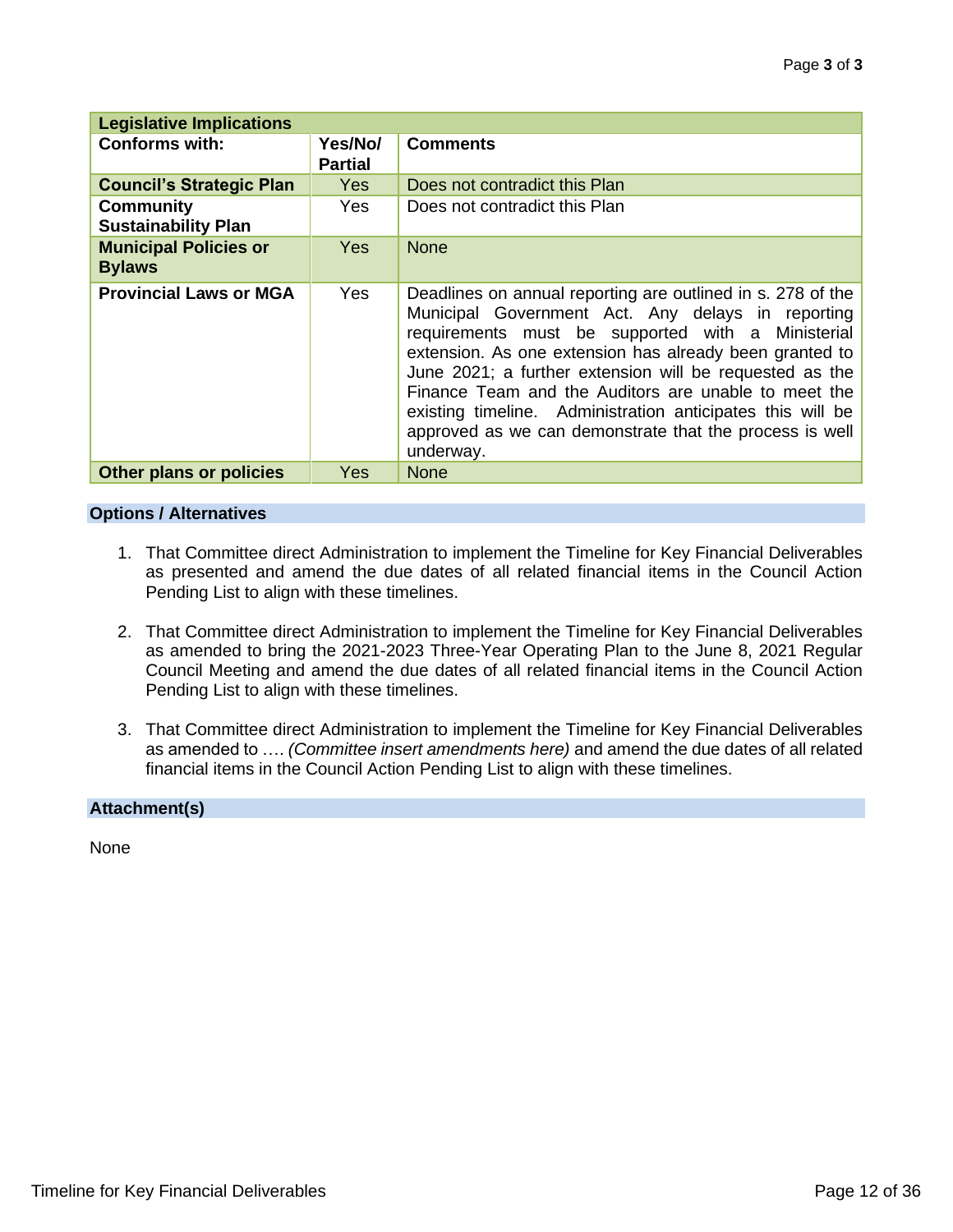

# **TOWN OF HINTON Administrative Report**

# ☒ **DIRECTION REQUEST** ☐ **REQUEST FOR DECISION** ☐ **INFORMATION ITEM**

**DATE**: Standing Committee Meeting of April 20, 2021

**PRESENTED BY**: Emily Olsen, Chief Administrative Officer

**RE**: **DRAFT COUNCIL PROCEDURE BYLAW NO. 1153 REVIEW**

### **Recommended Action**

*That Committee direct Administration to bring Council Procedure Bylaw No. 1153 to a Standing Committee Meeting for final direction, after a legal review has been completed.*

### **Background**

Council reviewed the draft Council Procedure Bylaw at their April 20, 2021 Standing Committee Meeting. Administration has implemented recommendations and revisions discussed at the meeting.

Amendments include:

- Replaced s. 4.1.2(c) of the draft Bylaw No. 1153 with s.  $5.4.2$  (a)(b) of Bylaw No. 1060-6
- Removed s.4.6.3
- Updated s. 17.1 to include later in the meeting and date of meeting
- Updated s. 9.10 to include notwithstanding Point of Privilege
- Reviewed Question of Privilege and Point of Privilege
- Updated Notice of Motion and Motion to Refer to achieve clarity
- Updating Motion to Limit or End Debate as per Committee's request

#### **Analysis**

It is good governance to establish clear and transparent procedures for meetings of Council. Doing so provides the opportunity for all those in attendance (Council members, Administration, delegations, and the public) to participate efficiently in accordance with the established procedures.

The changes incorporated into this new Council Procedure Bylaw are intended to establish a clear and transparent procedure for meetings of Council. Administration recommends that the revised Council Procedure Bylaw be subjected to legal review to evaluate the recent amendments.

#### **Implications of Decision**

Administration has not expensed any funds for a legal review at this point. Administration estimates the legal review to cost between \$600-\$2000. If all feedback can be received at once, Administration can reduce the cost of the legal review.

Further edits beyond what is presented here, should be contemplated by the review committee prior to Administration sending the Council Procedure Bylaw to be reviewed by legal Counsel.

Written By: Sandra Rendle, Legislative Services Coordinator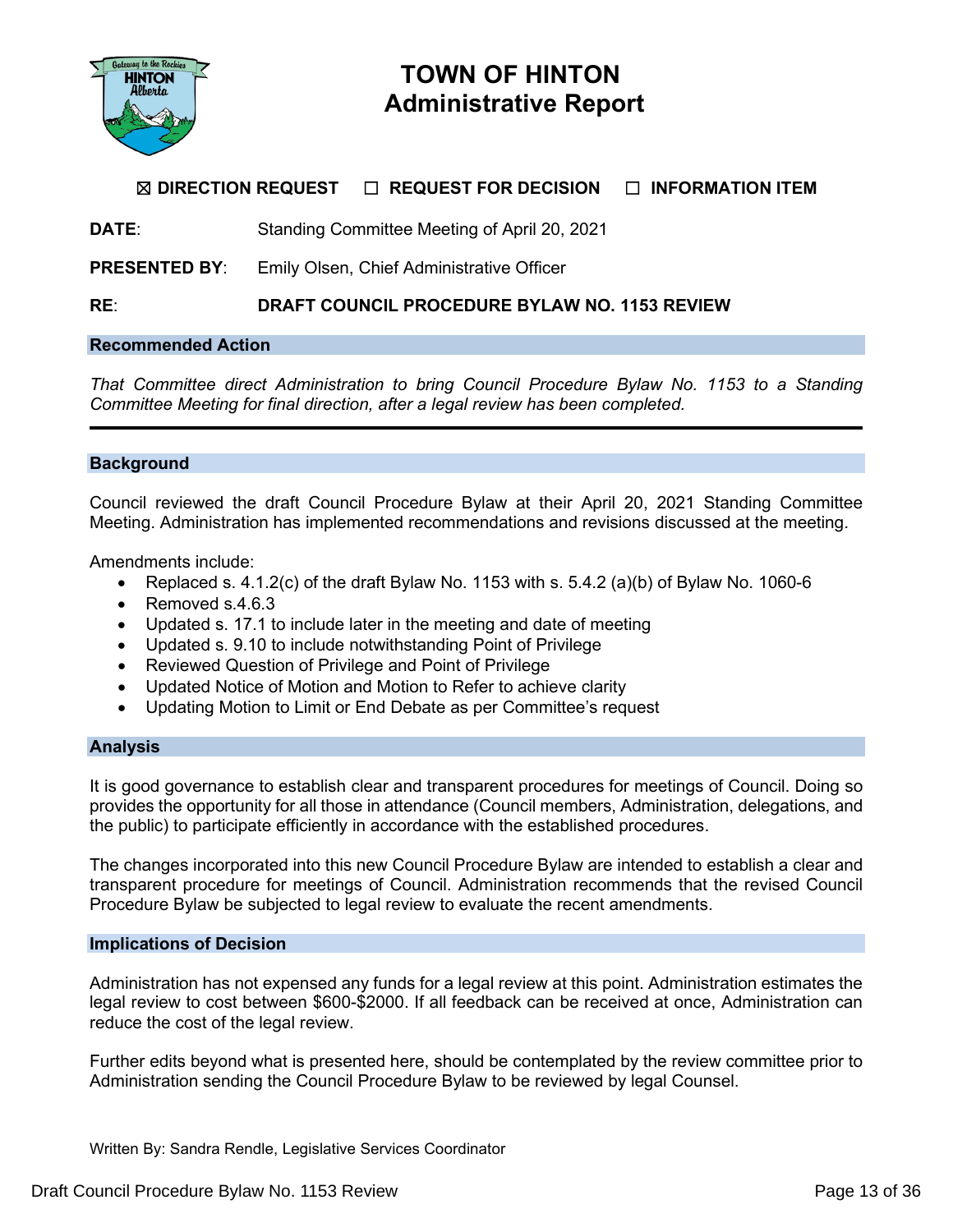| <b>Financial Implications</b>      |                                   |
|------------------------------------|-----------------------------------|
| <b>Items</b>                       | <b>Comments</b>                   |
| <b>Operating Cost/Implications</b> | \$600-2,000                       |
| <b>Capital Cost</b>                | None                              |
| <b>Budget Available</b>            | \$600-2,000                       |
| Source of Funds                    | Mayor/Council Budget (Legal Fees) |
| <b>Unbudgeted Costs</b>            | <b>None</b>                       |

#### **Public Engagement**

 $\circ$  Public Engagement of the Council Procedure Bylaw is not legislatively required.

#### **Communications**

 $\circ$  Once approved by Council, the Council Procedure Bylaw will be publicly available on the Town of Hinton website.

### **Risk / Liability**

 $\circ$  The current Council Procedure Bylaw does not provide clear direction and some sections of the bylaw contradict each other, as such Administration continually seeks legal advice on the current Council Procedure Bylaw. Establishing a more clear and updated Council Procedure Bylaw will help to minimize the need for these legal consultations, and therefore, the associated costs.

| <b>Legislative Implications</b>                |                           |                                                                                                                                          |  |
|------------------------------------------------|---------------------------|------------------------------------------------------------------------------------------------------------------------------------------|--|
| <b>Conforms with:</b>                          | Yes/No/<br><b>Partial</b> | <b>Comments</b>                                                                                                                          |  |
| <b>Council's Strategic</b><br><b>Plan</b>      | <b>Yes</b>                | KS 3.1.2: Create an environment and culture of excellence.<br>KS 3.1.5: Promote an "only handle it once" customer service<br>philosophy. |  |
| <b>Community</b><br><b>Sustainability Plan</b> | <b>Yes</b>                | Theme 3: Governance and Partnership                                                                                                      |  |
| <b>Municipal Policies or</b><br><b>Bylaws</b>  | <b>Yes</b>                | Bylaw # 1070-4 - Council Committees Bylaw.                                                                                               |  |
| <b>Provincial Laws or</b><br><b>MGA</b>        | <b>Yes</b>                | The Municipal Government Act (s. 145) provides for a Council<br>to establish by bylaw, procedures for their Council Meetings.            |  |
| <b>Other plans or policies</b>                 | N/A                       |                                                                                                                                          |  |

#### **Options / Alternatives**

- 1. That Committee direct Administration to bring Council Procedure Bylaw No. 1153 to a Standing Committee Meeting for final direction, after a legal review has been completed.
- 2. That Committee direct Administration to bring Council Procedure Bylaw No. 1153 to a Regular Council Meeting for decision, after a legal review has been completed.
- 3. That Committee direct Administration to bring Council Procedure Bylaw No. 1153 to a Standing Committee Meeting for further discussion.
- 4. That Committee recommend Council schedule a Special Meeting to review the Council Procedure Bylaw No. 1153 in its entirety.

## **Attachment(s)**

1. Draft Bylaw No. 1153 – Council Procedure Bylaw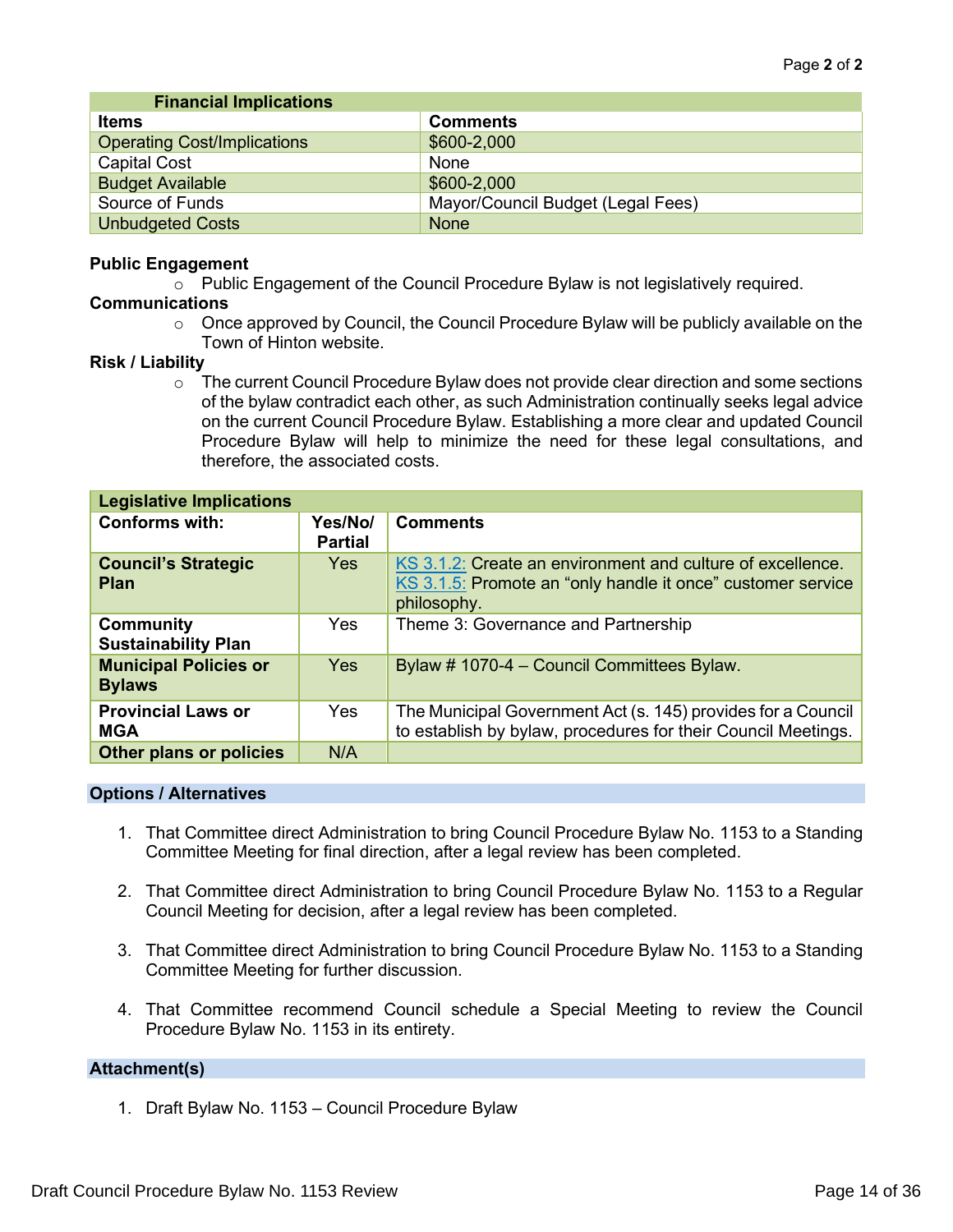

## **TOWN OF HINTON BYLAW NO. 1153** BYLAW OF THE TOWN OF HINTON IN THE PROVINCE OF ALBERTA TO REGULATE THE PROCEEDINGS OF MEETINGS OF COUNCIL

**WHEREAS** pursuant to the provision of the Municipal Government Act, being Chapter M-26 of the Revised Statues of Alberta, 2000, requires Council to act by bylaw;

**AND WHEREAS** Council has deemed it necessary to regulate the procedure and conduct at meetings of Council and Committees established by Council;

**NOW THEREFORE** the Council of the Town of Hinton, in the Province of Alberta, duly assembled, hereby enacts as follows:

## **1.0 TITLE**

This bylaw may be cited as the "Council Procedure Bylaw".

## **2.0 APPLICATION AND INTERPRETATION**

- 2.1 This bylaw shall apply to all meetings of Council, and Council Committees as identified.
- 2.2 The precedence of the rules governing the procedures of Council is:
	- 2.2.1 The *Municipal Government Act*;
	- 2.2.2 Other provincial legislation;
	- 2.2.3 This bylaw; and
	- 2.2.4 Robert's Rules of Order, revised time to time.

## **3.0 TITLES OF CHIEF ELECTED OFFICIALS AND OTHER COUNCILLORS**

The chief elected official for the Town of Hinton within the Act, is to have the title "Mayor" and a Councillor is to have the title "Councillor."

## **4.0 MEETINGS**

#### 4.1 **Organizational Meeting**

- 4.1.1 Must be held annually not later than 2 weeks after the  $3<sup>rd</sup>$  Monday in October.
- 4.1.2 At the annual Organizational Meeting, Council shall determine the following:
	- a) The seating of Councillors in Council Chambers, chosen by random ballot.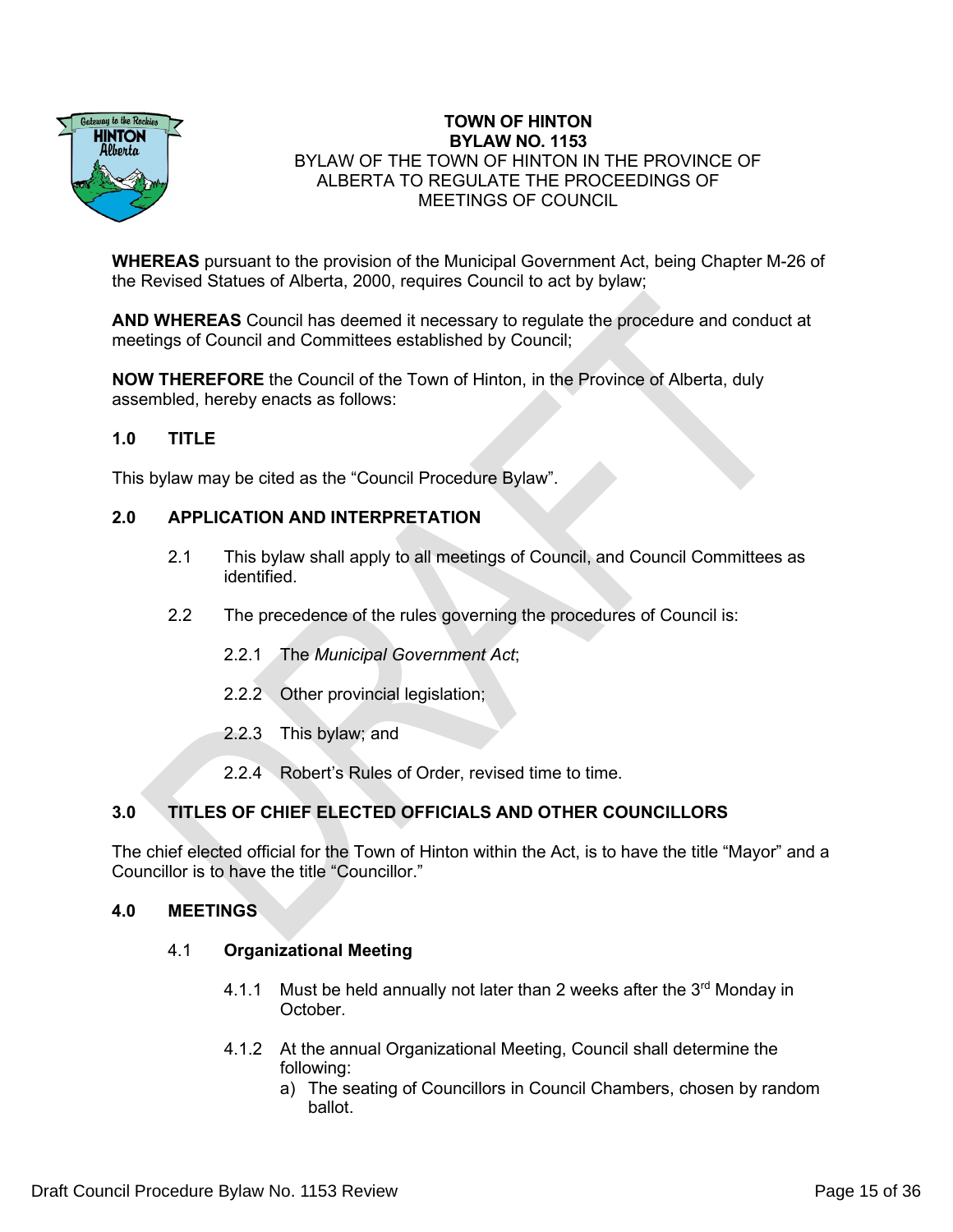- b) The Deputy Mayor roster shall be determined by appointing each Councillor for three-month terms. The roster shall be determined primarily by the number of years served as a Member of Council, and secondarily by the number of votes the Councillor received in the most recent general municipal election.
- c) Make citizen appointments to Boards & Committees.
- d) Review and formalize the Mayor's recommendation of the appointment of Councillors to committees of Council; and
- e) Any other business required by the Act, or which Council or the CAO may direct.
- 4.1.3 Appointments of Council members to Committees shall be for a term of one year, unless otherwise specified.

### 4.2 **Inaugural Meeting**

The meeting immediately following a general municipal election shall be called the Inaugural Meeting.

- 4.2.1 The Mayor and each Councillor shall take the prescribed Oath of Office as first order of business at this meeting.
- 4.2.2 The Mayor and each Councillor shall acknowledge, sign and date the Council Code of Conduct.
- 4.2.3 Until the Mayor has taken the Oath of Office, the CAO shall chair the meeting.

## 4.3 **Regular Meetings of Council**

- 4.3.1 Shall be held in the Government Centre Council Chambers unless notice is given in accordance with the Act and this Bylaw.
- 4.3.2 Shall be held on the first Tuesday of every month unless otherwise determined by a motion of Council.
- 4.3.3 Regular Meetings of Council shall commence at 4:00 p.m.
- 4.3.4 If a Regular Meeting of Council falls on a Statutory Holiday, the meeting will take place on the next business day.
- 4.3.5 The Mayor shall chair all Regular Meetings of Council .
- 4.3.6 No item of business may be dealt with at a Regular Meeting of Council after 8:00 p.m., unless a motion of Council is passed by a majority of the Council before the 8:00 p.m. adjournment.

#### 4.4 **Committee of the Whole Meetings**

4.4.1 Shall be held in the Government Centre Committee Room unless notice is given in accordance with the Act and this Bylaw.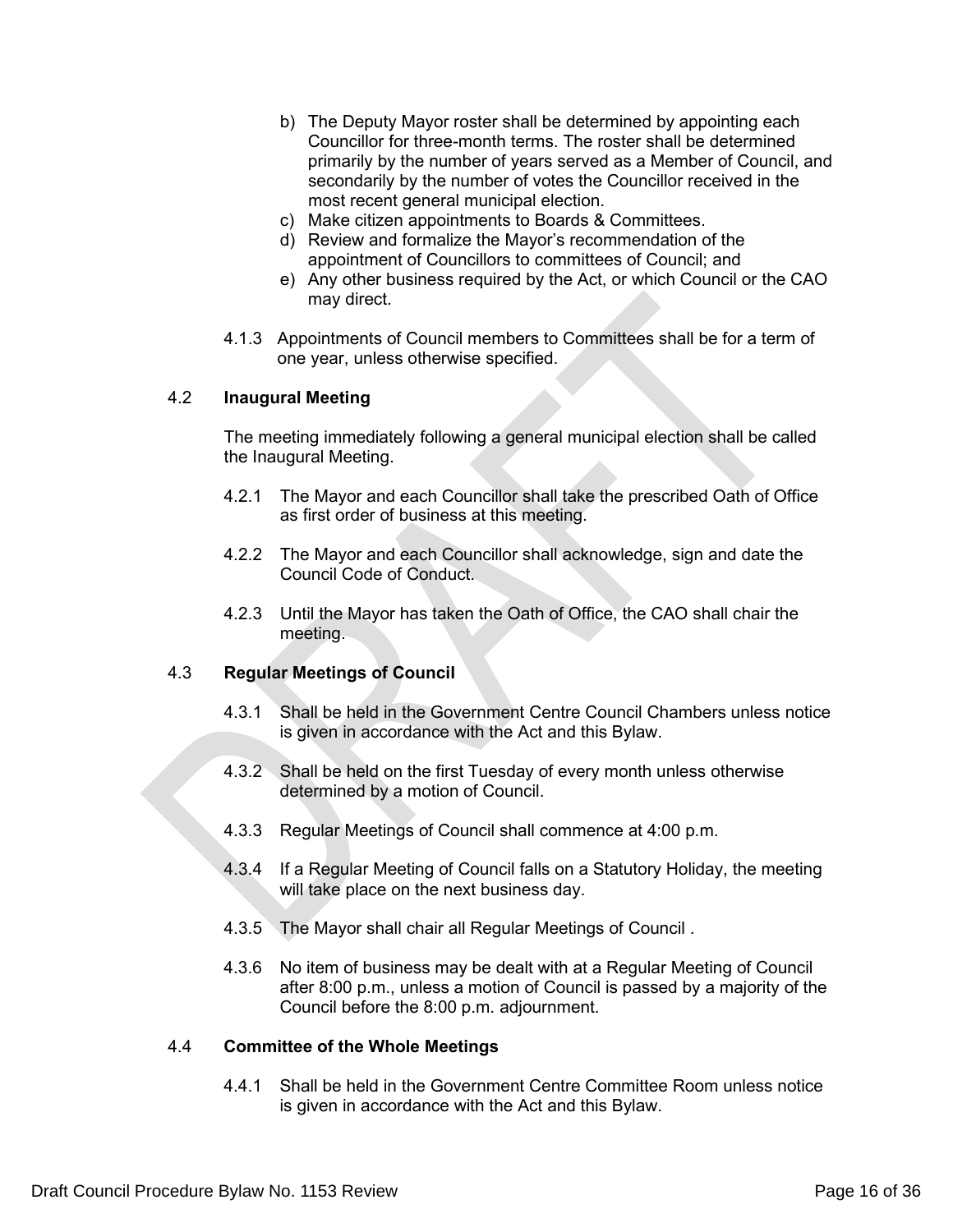- 4.4.2 Shall be held the second and third Tuesday of each month.
- 4.4.3 Committee of the Whole Meetings shall commence at 4:00 p.m.
- 4.4.4 Deputy Mayor shall chair the 1<sup>st</sup> Committee of the Whole Meeting and the Mayor shall chair the 2<sup>nd</sup> Committee of the Whole Meeting each month.
- 4.4.5 In the event Council schedules a second Regular Meeting of Council in a month, the Deputy Mayor will chair the 1<sup>st</sup> and 2<sup>nd</sup> Committee of the Whole Meetings.
- 4.4.6 No item of business may be dealt with at a Committee of the Whole Meeting after 8:00 p.m., unless a motion of Council is passed by a majority of the Council before the 8:00 p.m. adjournment.

### 4.5 **Special Meetings of Council**

- 4.5.1 The Mayor may call a Special Meeting of Council whenever the Mayor considers it appropriate to do so.
- 4.5.2 The Mayor must call a Special Meeting of Council if the Mayor receives a written request for the meeting, stating its purpose, from the majority of the Members of Council.
- 4.5.3 A Special Meeting of Council called by the Mayor under subsection 4.5.2 must be held within 14 days after the date that the Mayor receives the request.
- 4.5.4 No matter other than that stated in the notice calling the Special Meeting of Council may be transacted at the meeting unless the whole council is present at the meeting and the Council agrees unanimously to deal with the matter in question. The matter in question may be added at any time during the Special Meeting of Council if the whole council is present and agrees unanimously to the addition.

## 4.6 **Meeting through Electronic Communications**

- 4.6.1 In accordance with Section 199 of the Act, a Council Meeting or Council Committee Meeting may be conducted by means of electronic or other communication facilities if:
	- a) Notice is given to the public of the meeting, including the way in which it is to be conducted;
	- b) The facilities enable the public to watch or listen to the meeting at a place specified in that notice and a designated office is in attendance at that place; and
	- c) The facilities enable all the meeting participants to watch or hear each other.
- 4.6.2 Members of Council participating in a meeting held by means of a communication facility are deemed to be present at the meeting.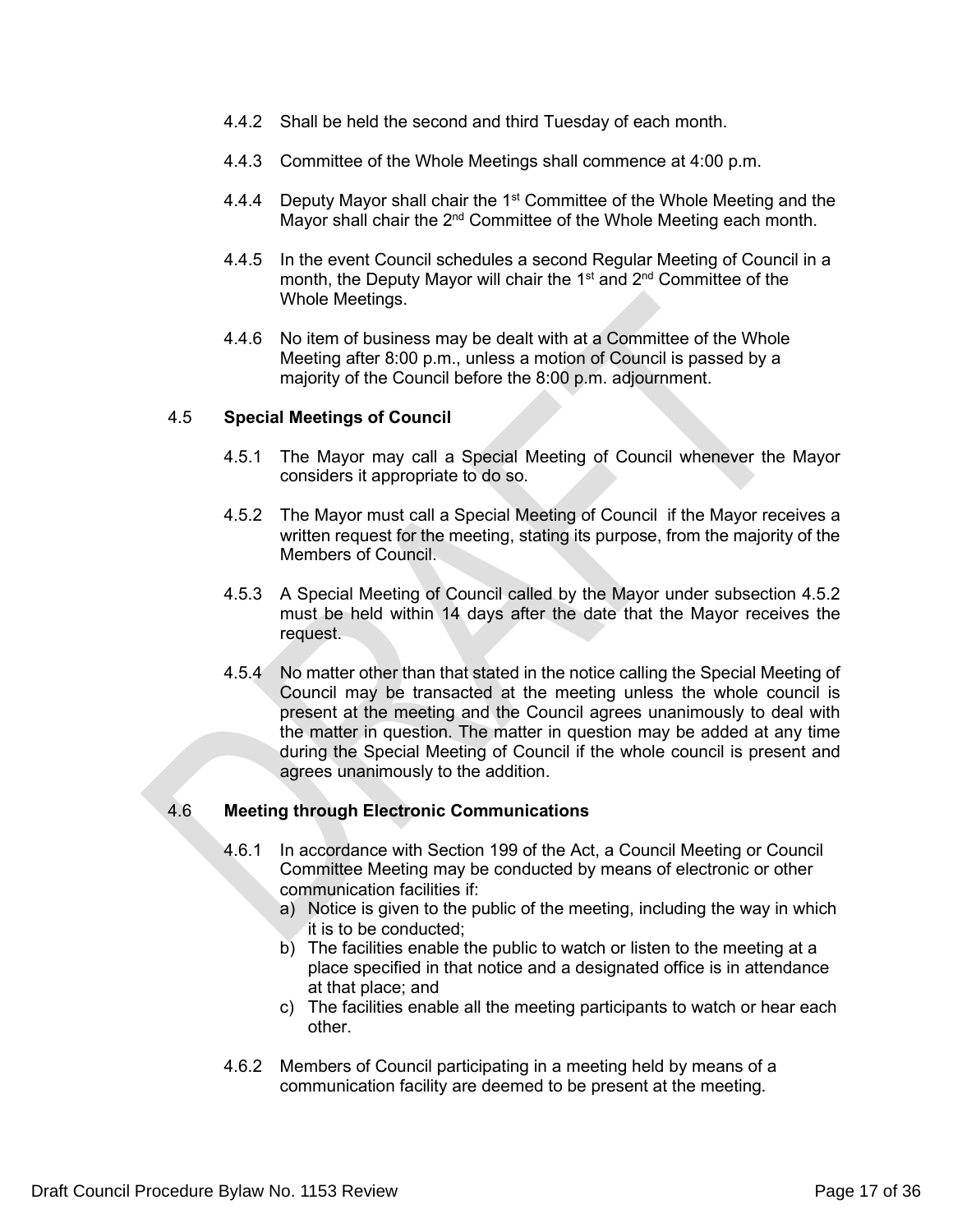## 4.7 **Closed Session**

- 4.7.1 Council has the authority to move "Closed" pursuant to Section 197 (2) of the Act for the purpose of:
	- a) Protecting the Town, its operations, economic interests, and delivery of its mandate from harm that could result from the release of certain information.
	- b) To comply with Division 2 of Part 1 of the *Freedom of Information and Protection of Privacy Act*.

## 4.8 **Notice of Special Meetings of Council**

- 4.8.1 For all meetings requiring notice, the notice must be:
	- a) Issued a minimum of 24 hours prior to the meeting date.
	- b) In writing and specify the time, date, locations and purpose of the meeting.
	- c) Emailed to each Council or Committee member.
	- d) Posted at the Municipal Office and on the Municipal Website.
	- e) Given any other notification as requested by Council or the Committee.
	- f) Despite Section 4.8.1(a) the Mayor may call a Special Meeting of Council on shorter notice without giving notice to the public, provided two-thirds (2/3) of the whole Council give written consent to holding the meeting before the meeting begins.

## 4.9 **Cancellation of Meetings**

- 4.9.1 A Regular or Committee of the Whole Meeting may be cancelled:
	- a) By a majority of members at a previously held meeting; or
	- b) With written consent of majority, providing twenty-four (24) hours notice is provided to members and the public; or
	- c) With the written consent of two-third (2/3) of the Whole Council if twenty-four (24) hours' notice is not provided to the public.
	- d) A Special Meeting of Council called under the initiative of the Mayor, may be cancelled:
		- i. By the Mayor if twenty-four (24) hours written notice is provided to all member and the public; or
		- ii. If less that twenty-four (24) hours' notice is provided, the Mayor may cancel with the written consent of two-thirds (2/3) of the whole Council.
	- e) A Special Meeting of Council, requested in writing by a majority of members, may be cancelled:
		- i. With the written consent of the requesting members, if twenty-four (24) hours' notice is provided to the members and the public; or
		- ii. If less that twenty-four (24) hours' notice is provided, with the written consent of two-thirds (2/3) of the whole Council.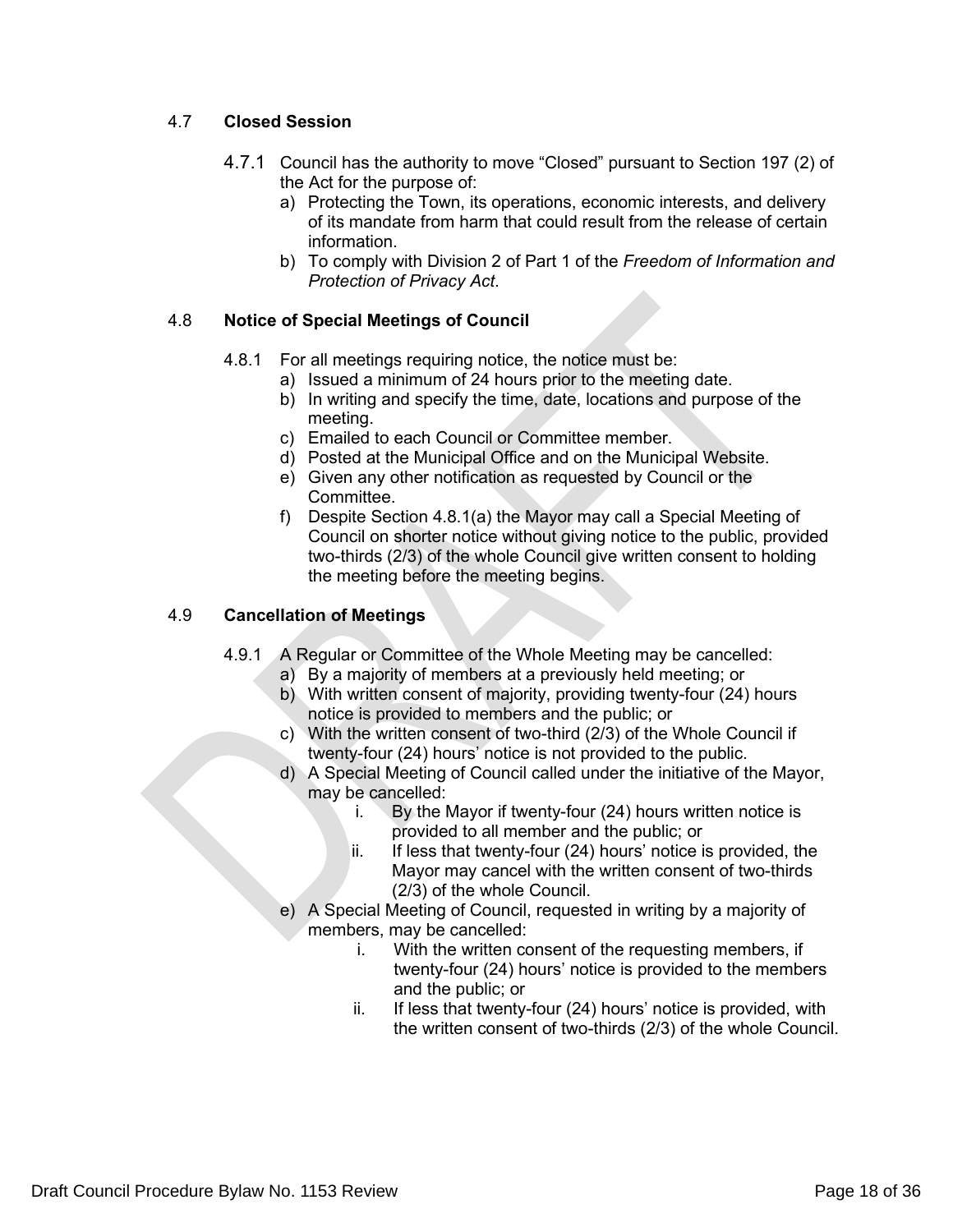## **5.0 AGENDA**

- 5.1 Agendas for Council and Committee of the Whole meetings are developed by the CAO and reviewed by the CAO, Mayor and Deputy Mayor and authorized by the consensus of the Mayor and Deputy Mayor.
- 5.2 Supplementary materials to items on the Agenda that are received late and not included with the Agenda shall be made available to Council, Administration, and the public in electronic format as soon a reasonably possible. Supplementary materials received late will be considered by resolution at the time of adoption of the Agenda.
- 5.3 The first order of business at any Council meeting shall be the consideration of the proposed Agenda and adoption of it, subject to any amendment that Council may approve by Resolution.
- 5.4 The order of business at a Council meeting shall be in the order of the items on the adopted Agenda.
- 5.5 After adoption of the Agenda, Council may alter the order of the items on the Agenda, by majority vote, for convenience of the meeting.
- 5.6 For Regular Meetings of Council, Administration will distribute the Agenda to Council, Administration, and the general public by 4:00 p.m. on the Wednesday prior to the meeting.
- 5.7 For Committee of the Whole Meetings, Administration will distribute the Agenda to Council, Administration, and the general public by 4:00 p.m. on the Friday prior to the meeting.
- 5.8 For Closed Session, the section and subsection of *Freedom of Information and Protection of Privacy Act* must be quoted.

## **6.0 MINUTE WITH COUNCIL**

- 6.1 Town of Hinton residents wishing to speak to Council shall be permitted to speak during the Minute with Council portion of the Agenda.
- 6.2 Residents are welcome to speak to Council about issues, events, celebrations, or concerns. Residents are limited to one minute in length at the discretion of the Chair.
- 6.3 Council as a whole may ask clarifying questions.

## **7.0 DELEGATIONS**

7.1 A member of the public may request in writing to be included on an Agenda as a delegation. Written requests must be submitted to Administration. Administration will provide a date as to which the delegation may appear.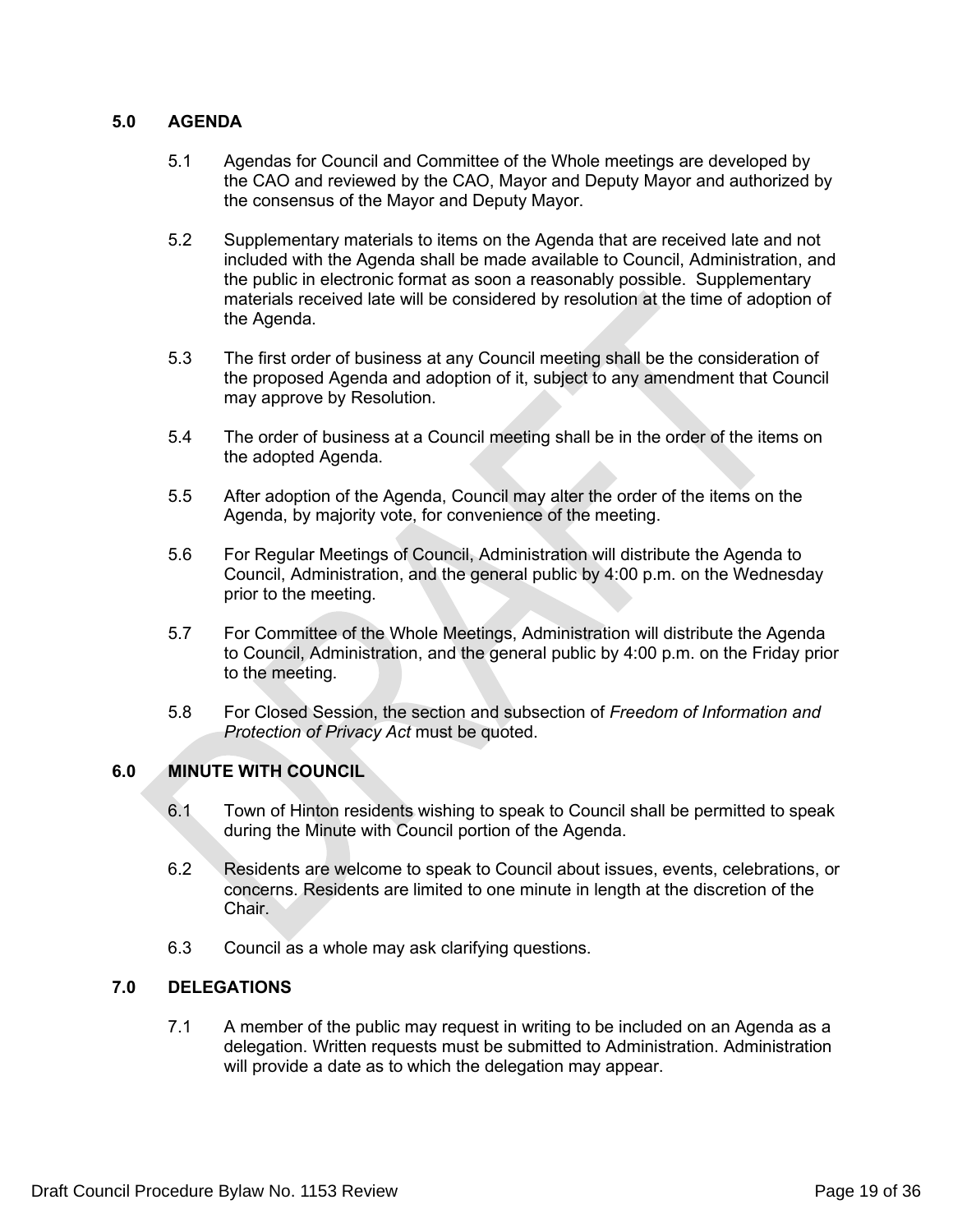- 7.2 Delegations must include a summary of the information that will be presented to Council and provide the information to Administration one week prior to the scheduled Council meeting.
- 7.3 Presentation time will be no longer that ten (10) minutes, exclusive of the time required to answer the questions put forward by Council, unless extended by the discretion of the Chair.
- 7.4 Delegations speaking to the subject will be restricted to the subject matter only.
- 7.5 In questioning delegations, Members of Council will ask only questions of clarification which are relevant to the subject of the hearing and will avoid repetition.
- 7.6 Delegations requesting reappearance on a specific matter shall only be permitted to do so if the information to be presented is new or a significant addition to that which was previously presented.

## **8.0 QUORUM**

- 8.1 Quorum of Council is a majority of members of Council.
- 8.2 If quorum is not constituted within fifteen (15) minutes from the time set for commencement of a Council meeting, the CAO shall record the names of all the members present and adjourn the meeting.
	- 8.2.1 In the case of a Regular Meeting or Special Meeting of Council, Agenda items will be dealt with at the next Regular Meeting of Council unless a Special Meeting of Council is duly called in the meantime; and
	- 8.2.2 In the case of a Committee of the Whole Meeting, Agenda items will be dealt with at the next Committee of the Whole Meeting.
- 8.3 In case the Mayor or Deputy Mayor shall not be in attendance within fifteen (15) minutes after the time set for commencement of a Council meeting, Council shall refer to the Deputy Mayor roster.
- 8.4 Whenever a vote on a motion before Council cannot be taken because of a loss of quorum resulting from:
	- 8.4.1 The declaration of pecuniary interest or conflict of interest; or
	- 8.4.2 From a Councillor or Mayor not being present for all or part of a Public Hearing.

Then the motion shall be the first order of business to be proceeded with and disposed of at the next Regular or Special Meeting of Council under that particular order of business.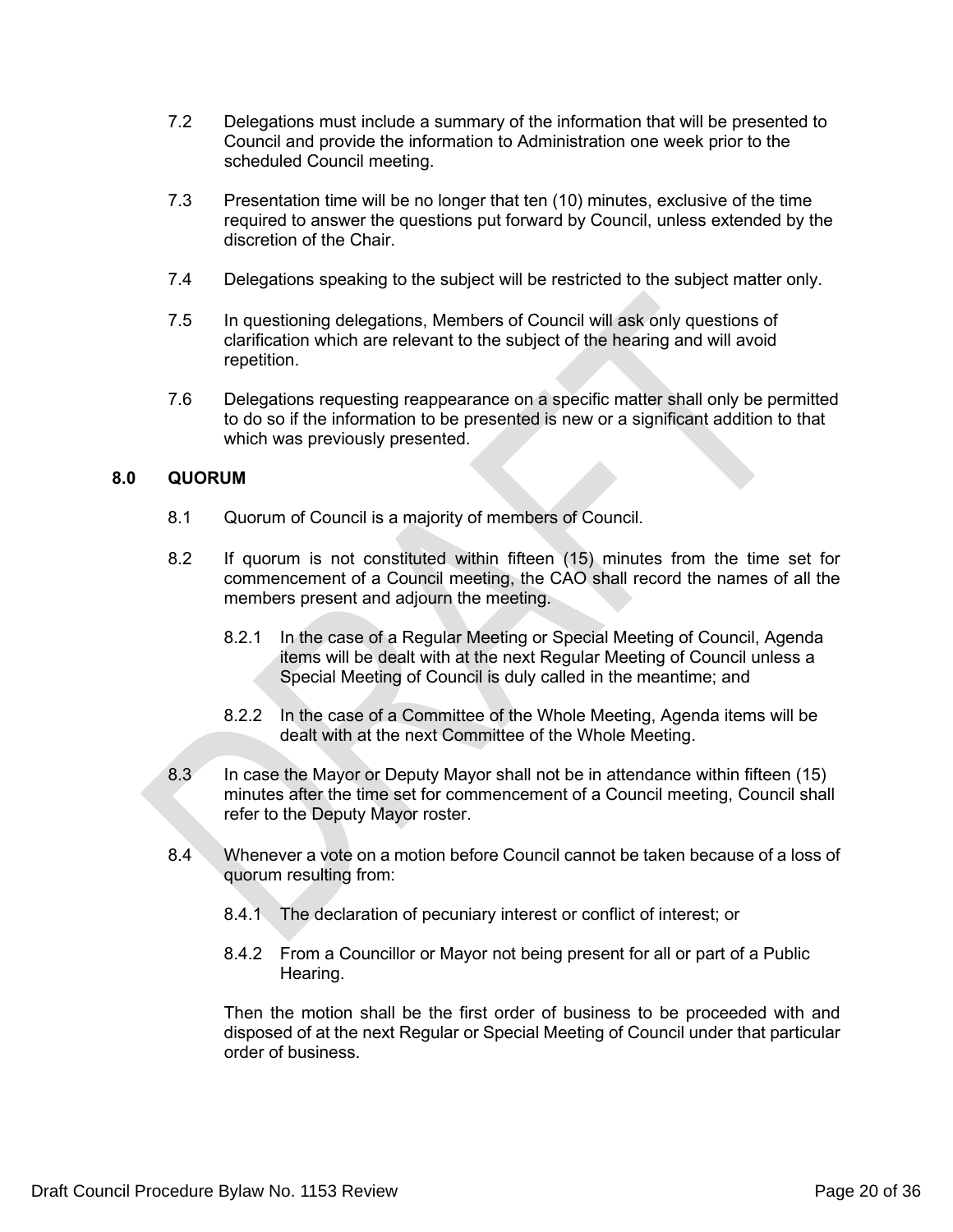### **9.0 CONTROL AND CONDUCT OF BUSINESS**

- 9.1 Council shall hold its meetings openly and no person shall be excluded, except as prescribed in the Act.
- 9.2 The Chair shall:
	- 9.2.1 Maintain order and preserve decorum and may, if necessary, call a Member to Order;
	- 9.2.2 Decide points or order without debate or comment other than to state the relevant section of this Bylaw;
	- 9.2.3 Determine which Member has a right to speak;
	- 9.2.4 Ensure all Members who wish to speak on a motion have spoken and that the members are ready to vote and shall call the vote; and
	- 9.2.5 Rule when a motion is out of order.
- 9.3 When the Chair wishes make a motion, he/she shall request another Member to take the Chair:
	- 9.3.1 In the case where the Mayor is chairing, the Deputy Mayor will take the Chair; and
	- 9.3.2 In the case where the Deputy Mayor is chairing, the Mayor will take the Chair.
- 9.4 Members of the public gallery during a Council meeting.
	- 9.4.1 Shall not address Council without permission;
	- 9.4.2 Shall maintain order and quiet; and
	- 9.4.3 Shall not applaud or otherwise interrupt any speaker or action of the Members, or any other person addressing Council.
- 9.5 The Chair may, in accordance with the Act, expel and exclude any person who creates a disturbance or acts improperly.
- 9.6 When a Member or Officer wishes to speak at a Council meeting, they shall obtain the approval of the Chair before doing so.
- 9.7 When a Member or Officer is addressing the Chair every other Member shall:
	- 9.7.1 Remain quiet and seated;
	- 9.7.2 Not interrupt the speaker except on a Point of Order, and
	- 9.7.3 Not carry on a private conversation.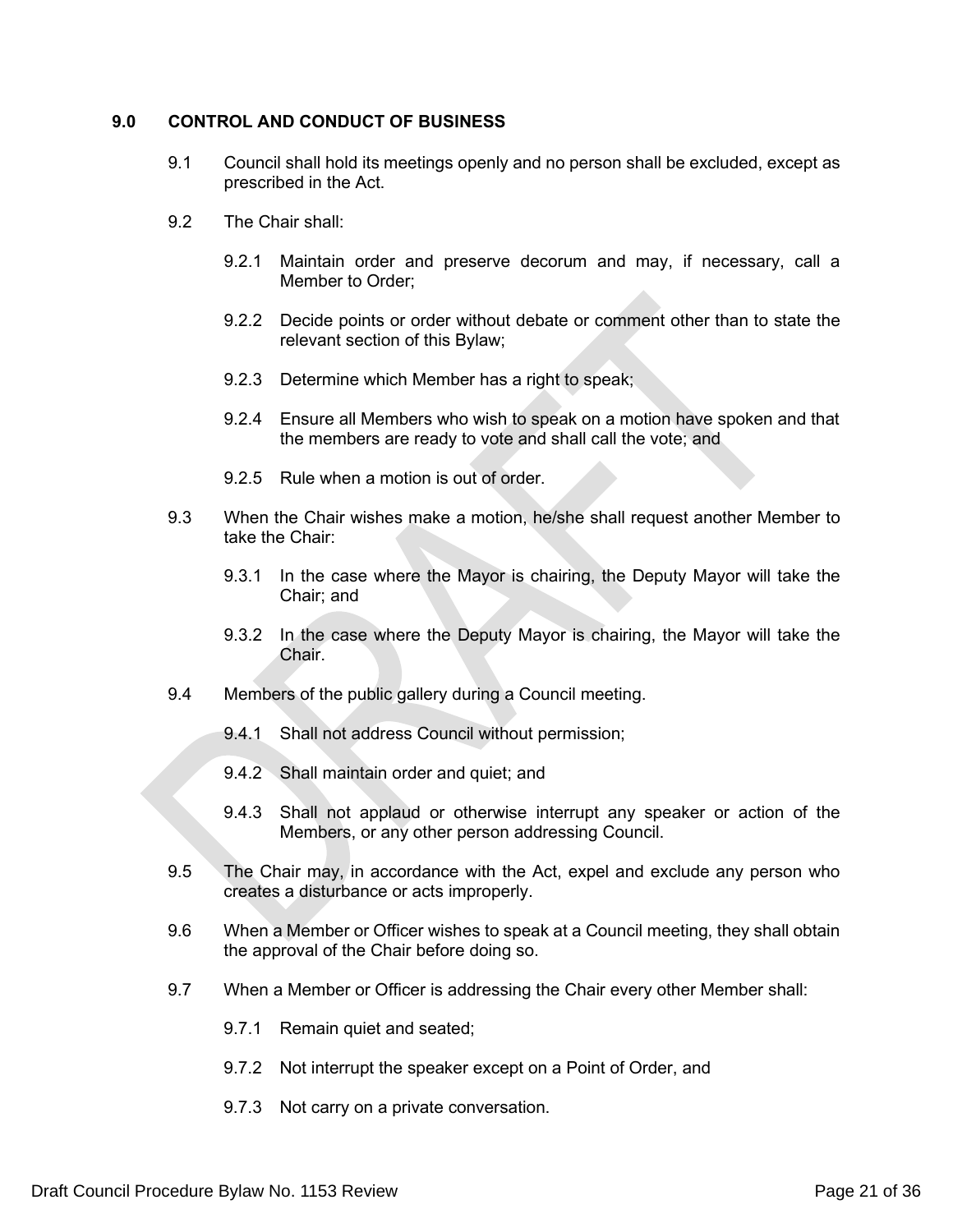- 9.8 When a Member is addressing Council the Member shall:
	- 9.8.1 Not speak disrespectfully of other Members; and
	- 9.8.2 Not shout, raise his/her voice or use offensive language in referring to any Member, or to any official of the Town or a member of the public.
- 9.9 When a Member wishes to leave the Council Chambers while a meeting of Council is in progress he/she shall obtain the Chair's permission before leaving.
- 9.10 No Member shall, subject to the Act, leave the Council Chamber after a question is put to a vote until the vote is taken, notwithstanding Point of Privilege.

### **10.0 POINT OF INFORMATION, ORDER, PROCEDURE AND QUESTION OF PRIVILEGE**

- 10.1 When a Point of Order, Point of Procedure, or Question of Privilege arises, it shall be immediately taken into consideration by the Chair.
- 10.2 When a Point of Information is raised, the Chair shall answer the question or direct the question to the appropriate Member of Council, or the Administration.
- 10.3 When a Question of Privilege arises, the Chair shall rule upon the admissibility of the question and if the Chair rules favourably, the Member who raised the Question of Privilege shall be permitted to pursue the question.
- 10.4 When the Chair is called upon to decide a Point of Order or to answer a Point of Procedure, the point shall be stated without unnecessary comment, and the Chair shall state the rule or authority applicable in the case.
- 10.5 When the Chair is of the opinion that any order, procedure and question of privilege is contrary to the rules of Council, he/she shall advise the Members immediately and quote the rule or authority applicable and no argument or comment shall be permitted.
- 10.6 The decision of the Chair shall be final unless a challenge is made pursuant to Section 11 of the Bylaw.

## **11.0 CHALLENGE TO THE RULING OF THE CHAIR**

- 11.1 When a Member wishes to challenge the ruling of the Chair, the motion, "That the decision of the Chair be overruled" shall be made, and the question shall be posed immediately without debate.
- 11.2 The Chair shall accept the vote of the majority of the Members present, and the names of the Members voting shall be recorded in the Minutes.
- 11.3 If the Chair refuses to pose the question "That the decision of the Chair be overruled" Council shall request the Deputy Mayor to proceed, in accordance with Section 10.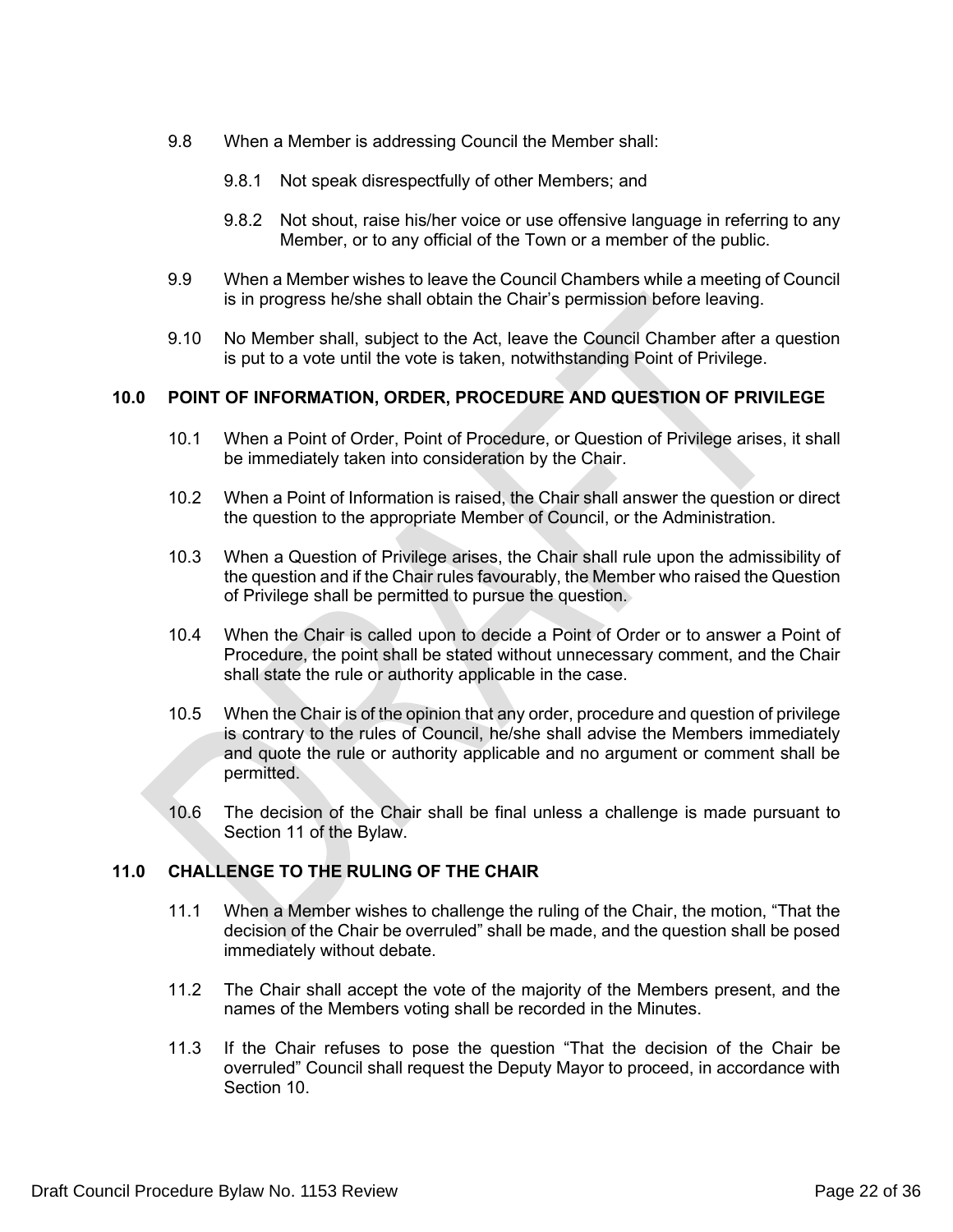11.4 Any resolution carried under the circumstances mentioned in Section 11.3 of this Bylaw, is effectual and binding as if carried under the chairmanship of the Chair.

## **12.0 MOTIONS IN COUNCIL**

- 12.1 After a motion has been moved, and prior to any vote, it is the property of Council and may not be withdrawn without the consent of a majority of Council.
- 12.2 Except as specifically provided elsewhere in this Bylaw, the following motions are not debatable by Council:
	- 12.2.1 To raise a Point of Privilege;
	- 12.2.2 To call for Orders of the Day;
	- 12.2.3 To raise a Point of Order;
	- 12.2.4 To withdraw a motion;
	- 12.2.5 To Recess or adjourn the meeting; or
	- 12.2.6 To Challenge a ruling of the Chair.
- 12.3 Except as specifically provided elsewhere in the Bylaw, after a motion has been made, a Member may with the consent of Council, change the wording of the motion or agree to change proposed by another Member if the change does not alter the intention of the motion.
- 12.4 The Chair shall give each Member of Council who wishes to speak on an item, an opportunity to do so before calling the question.

## **13.0 MOTIONS OUT OF ORDER**

- 13.1 Subject to an appeal in accordance with Section 10, it is the duty of the Chair to determine if a motion or amendment is in order and the Chair may decline to put a motion before Council if it is out of order or contrary to law.
- 13.2 The Chair shall advise Council and shall cite the applicable rule or authority when determining that a motion is out of order.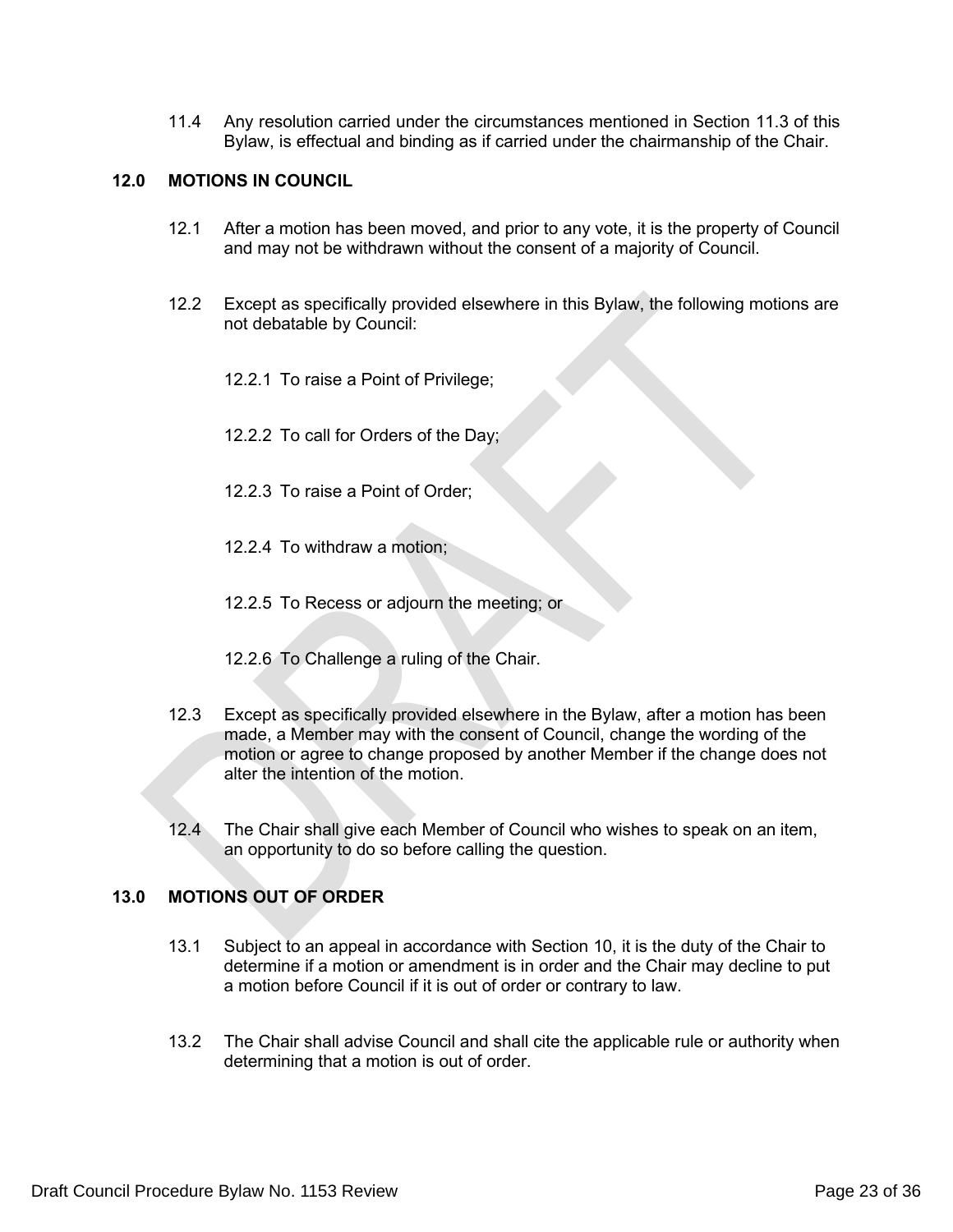## **14.0 AMENDMENTS TO A MOTION**

- 14.1 No amendment shall be made to a motion:
	- 14.1.1 To refer the question to some other body for consideration;
	- 14.1.2 To adjourn a meeting.
- 14.2 While a motion is under discussion by Council a Member may not move an amendment which:
	- 14.2.1 Does not relate to the subject matter of the main motion; or

14.2.2 Is directly contrary to the main motion.

- 14.3 The Chair shall allow only one amendment at a time to the main motion and only one amendment to that amendment may be allowed at a time.
- 14.4 The Chair shall put amendments to a vote in the reverse order to which they have been moved.
- 14.5 When all amendments are voted on, the Chair shall ask for a vote on the main motion, incorporating any carried amendments.

#### **15.0 DEBATES ON MOTIONS**

- 15.1 No Member of Council shall speak without first being recognized by the Chair; and being granted the floor.
- 15.2 A member may ask clarifying questions of an agenda item presenter prior to a motion being put forward.
- 15.3 A motion must be put forward prior to debate or discussion. This only applies to Regular and Special Meetings of Council.
- 15.4 Upon a member having the floor, they are permitted speak no longer than five (5) minutes, unless extended at the discretion of the Chair.
- 15.5 The Chair may rule any Member of Council out-of-order for failing to observe any of the above noted restrictions; and any Member of Council so ruled out-of-order shall immediately cease to speak.
- 15.6 When a Member has closed debate, the Chair shall declare the motion and ask for a vote.
- 15.7 When the motion has been declared, no Member shall debate further on the motion or speak, except to request the motion be read aloud.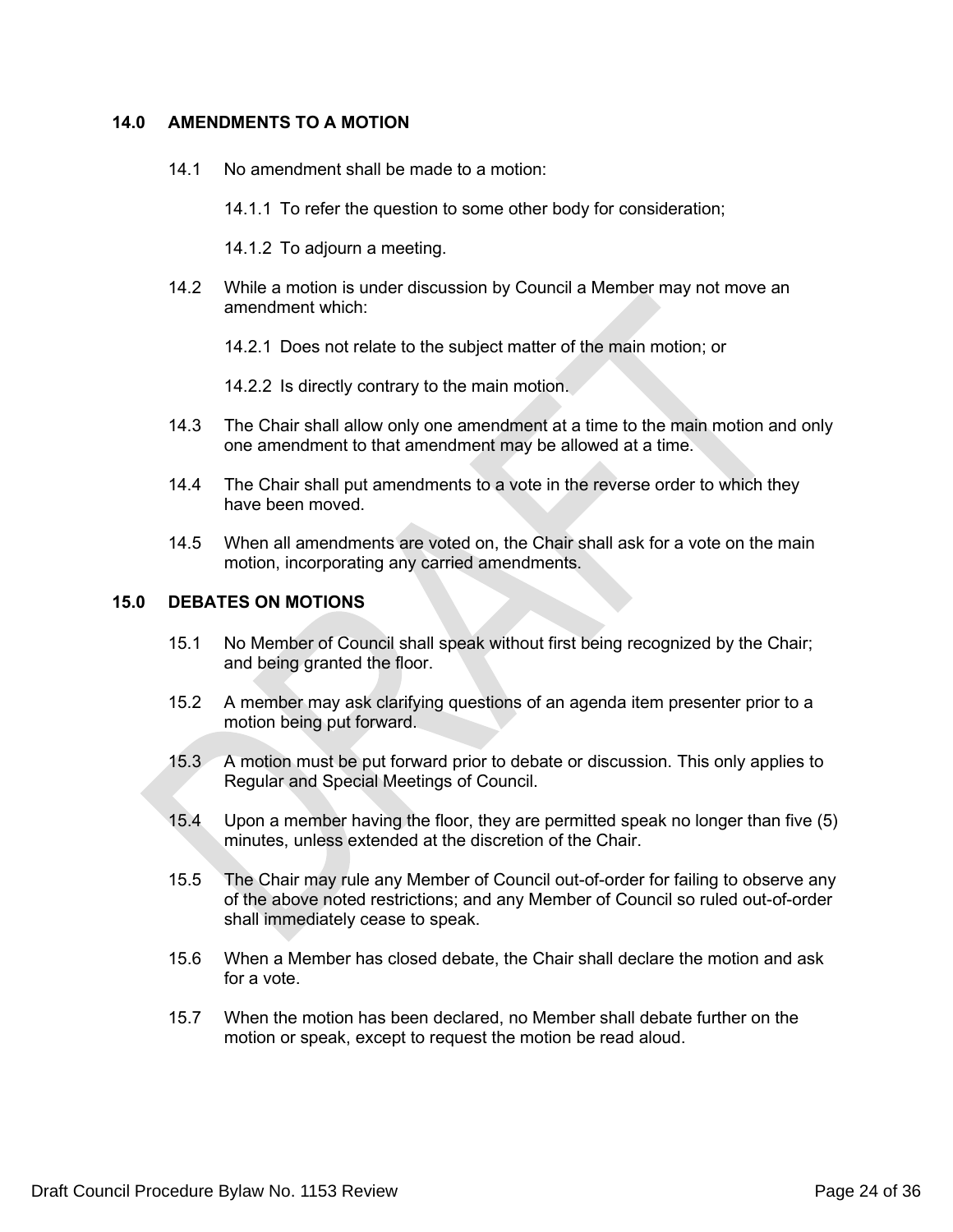- 15.8 Recommendations are not motions; a motion must be made on any Agenda item before it is discussed. A recommendation within an agenda or report does not constitute a motion until a Councillor has expressly moved it.
- 15.9 No motion shall be made on items that are not on the Council or Committee agenda as adopted. Members of Council wishing to introduce motions at a meeting shall do so by Notice of Motion (Section 22.0) for a future meeting. For an Urgent Matters refer to Section 23.0.
- 15.10 No motion shall be offered that is subsequently the same as one on which the judgment of the meeting has already been expressed during the same meeting.

### **16.0 MOTION TO LIMIT OR END DEBATE**

16.1 A motion to limit or end debate:

16.1.1 Cannot be debated;

16.1.2 May only be amended as to the limit to be placed on debate; and

16.1.3 Requires 2/3 vote to pass.

### **17.0 MOTION TO POSTPONE**

- 17.1 A motion to postpone:
	- 17.1.1 May be made by any Member to enable Members to deal with other more pressing matters;
	- 17.1.2 May be made to a specific time and/or date, and used if Council or Committee of the Whole would prefer to consider the motion at a later time (either at the same meeting or at another meeting);
	- 17.1.3 Is debateable, and requires a majority vote to pass; and
	- 17.1.4 Includes the motion being postponed and any amendments and takes precedence over any other motion connected with the motion being postponed.
- 17.2 If a motion to postpone is defeated, it may only be made again after another matter of business has been addressed.
- 17.3 If a motion has been postponed to a specific time and/or date, the motion is automatically placed on an agenda at that time for consideration.
- 17.4 A postponed motion is brought back with all motions connected with it, exactly as it was when postponed.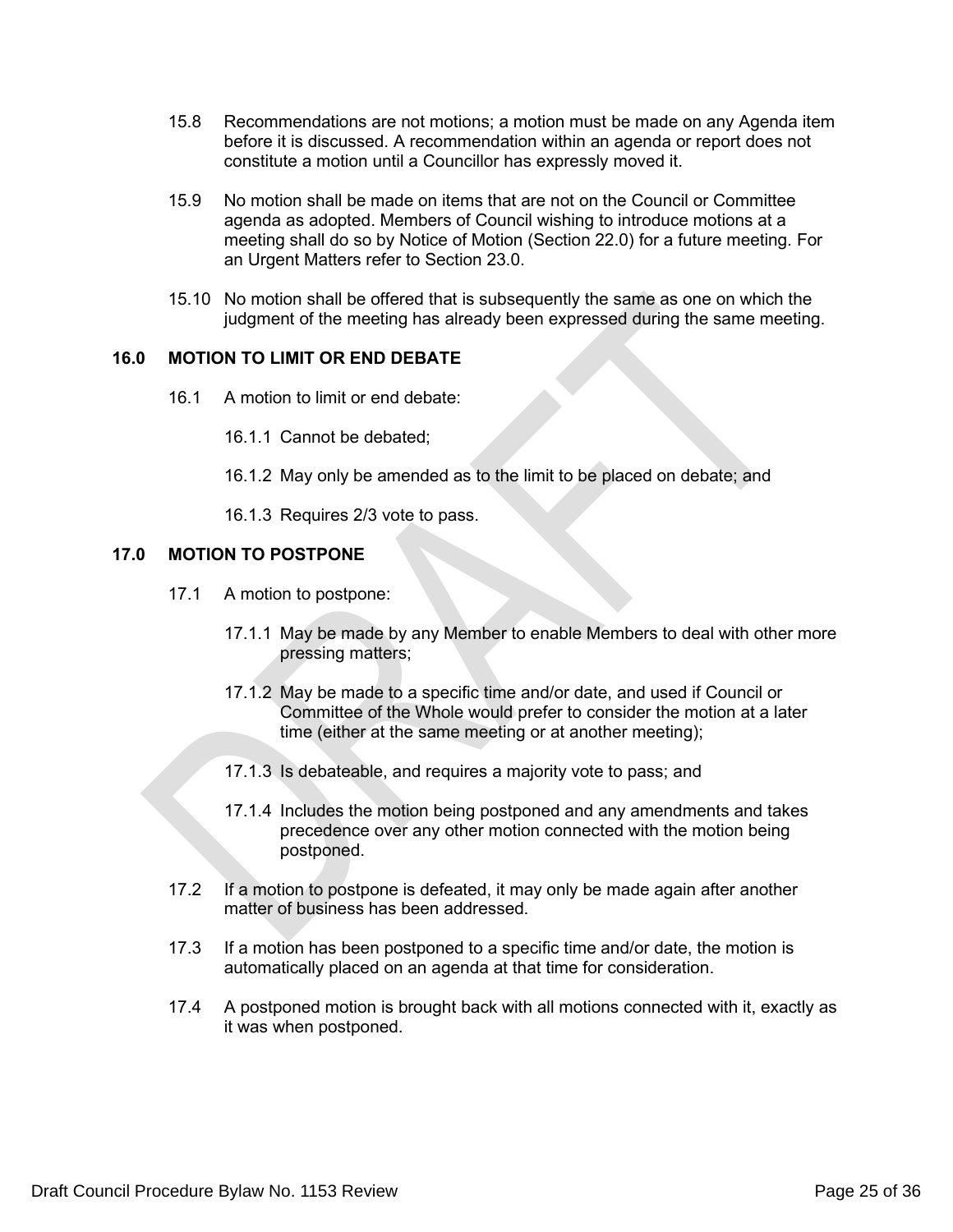### **18.0 MOTION TO REFER**

- 18.1 A motion to refer:
	- 18.1.1 May be made by any Member, for a Council committee or Administration to investigate and report;
	- 18.1.2 Is debateable and requires a majority vote to pass;
	- 18.1.3 Does not allow any further amendments to the main motion until the motion to refer has be addressed;
	- 18.1.4 Shall include instruction indicating what the receiving body is to do and the date by which a response is required; and
	- 18.1.5 May be amended only as to the body to which the motion is referred and the instructions on the referral.
- 18.2 When a response to a referral is before Councill, the motion under consideration shall be the motion which was referred, including any amendments made prior to the referral.

### **19.0 VOTING ON MOTIONS**

- 19.1 A motion shall be declared lost when it:
	- 19.1.1 Does not receive the required number of votes; or
	- 19.1.2 Receives an equal division of votes.
- 19.2 Each Member present shall vote on every motion as prescribed by the Act, unless the Act or other provincial or federal enactment requires or permits the Member to abstain, in which case the Member shall cite the legislative authority for abstaining, and the recording secretary shall record the abstention and reason in the minutes.
- 19.3 A Member shall not vote on a matter if they are absent from the Council Chambers when the vote is called.
- 19.4 The recording secretary shall record the names of those who vote for and those who vote against a motion in the Minutes.
- 19.5 When this Bylaw or any other Bylaws, regulations or other enactments require a majority greater than a simple majority to pass a motion on any matter, the motion may not be rescinded or amended by less than the majority required.

## **20.0 RECONSIDERING A MOTION**

20.1 A Motion to Reconsider: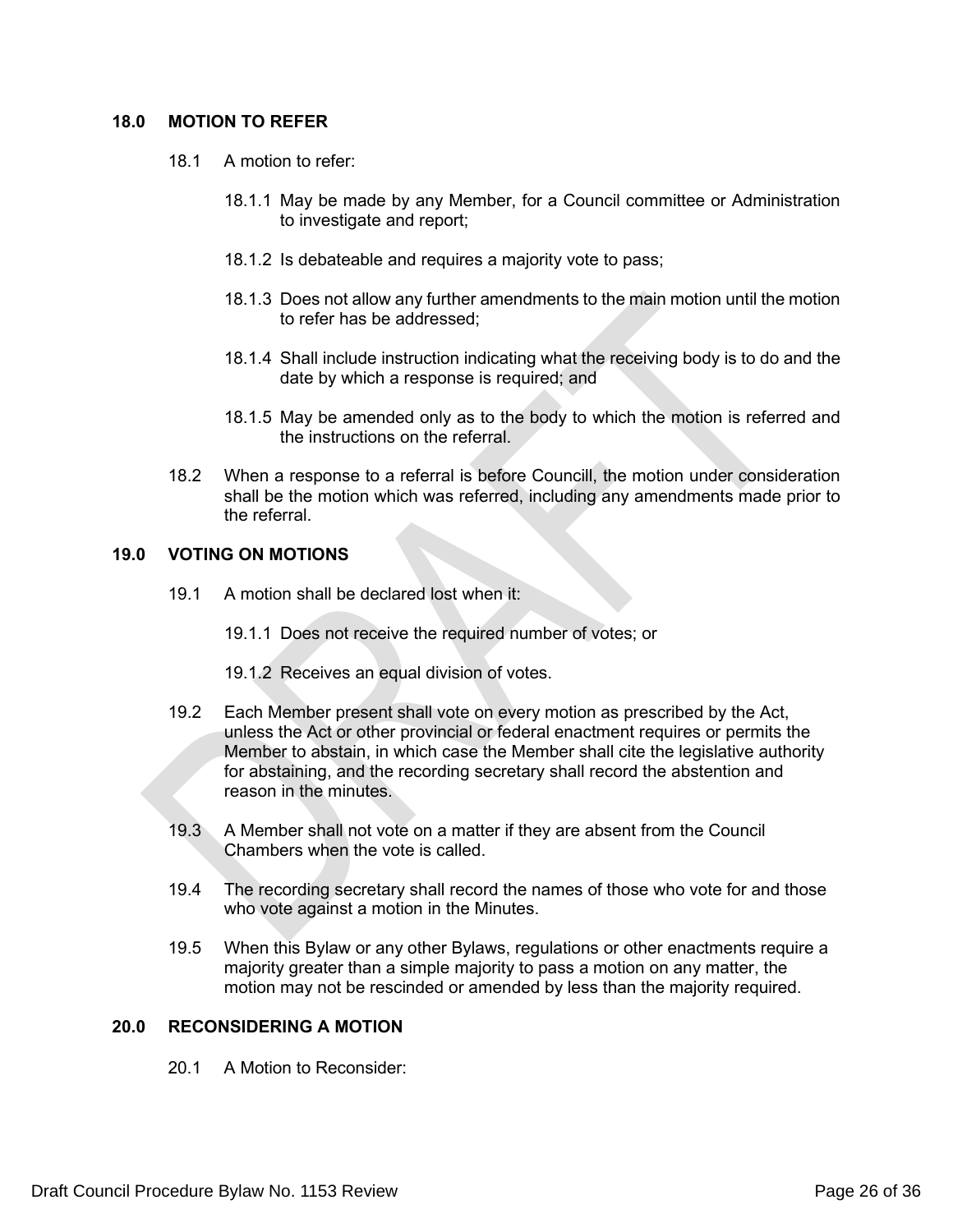- 20.1.1 Is used to permit correction of an action or to take into consideration added information or a changed situation that has developed since the taking of the vote on a motion;
- 20.1.2 May be moved after a motion has been voted upon, and before moving to the next item on the Agenda or at any time before the Chair declares the Meeting adjourned;
- 20.1.3 Must be moved by a Councillor who voted with the prevailing side and who shall state the reason for making the Motion;
- 20.1.4 Debate must be confined to reasons for or against reconsideration;
- 20.1.5 If a Motion to Reconsider is raised, the Question on which the vote is to be reconsidered becomes the next order of business in the exact position or occupied the moment before it was voted on originally; and
- 20.1.6 Reconsideration of the question shall be open to debate, voted upon, and shall require the votes of a majority of Members present to carry it, unless otherwise required by this Bylaw.

## **21.0 RESCINDING A MOTION**

- 21.1 A Motion to Rescind:
	- 21.1.1 Is used to revoke or repeal a previous motion of Council;
	- 21.1.2 may be made by any Member at any time subsequent to the meeting at which the original motion was passed.
	- 21.1.3 Is debateable, and requires;
		- a) A two-thirds vote to pass with no notice; or
		- b) A majority to pass if notice has been given.
	- 21.1.4 A Motion to Rescind will not undo actions with have already been taken as a result of the motion previously passed.

## **22.0 NOTICES OF MOTION**

- 22.1 Prior to Council adjourning a Regular Meeting of Council, Councillors will be given an opportunity to bring a notice of motion by reading into the minutes the notice of motion and providing the CAO with a written copy of the notice.
- 22.2 A notice of motion given at a Regular Meeting of Council will automatically appear on the agenda of the next Regular Meeting of Council as an action item unless otherwise stated.
- 22.3 A notice of motion cannot be made at a Special Meeting of Council.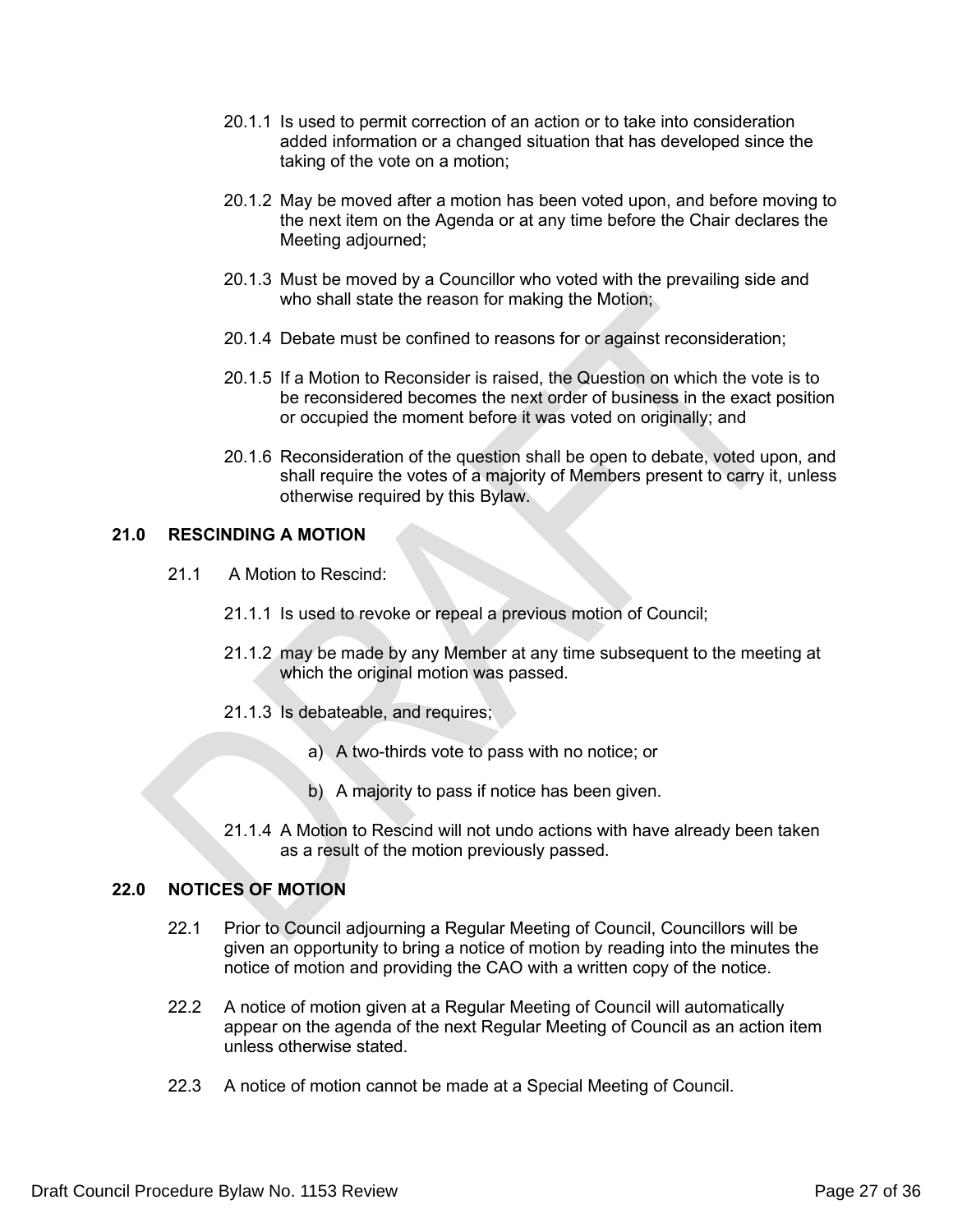22.4 A motion on notice in not debateable until the Councillor moves the motion.

## **23.0 URGENT MATTERS**

- 23.1 Notwithstanding Section 21, a Member may move to discuss a matter of urgent public importance without prior Notice of Motion.
- 23.2 A motion to bring a matter before Council as an urgent matter is subject to the following conditions:
	- 23.2.1 The matter proposed for discussion must relate to an unexpected situation, calling for immediate and urgent consideration;
	- 23.2.2.2 The matter shall not involve discussion on an item that has been discussed previously in the same meeting;
	- 23.2.3 The matter shall not be one which should be dealt with by giving written Notice of Motion, and Council may vote to consider the motion and with two-thirds vote consider the motion, and then the motion only requires majority vote to pass.
	- 23.2.4 The matter shall not raise a Question of Privilege.

#### **24.0 ADMINISTRATIVE INQUIRES**

- 24.1 A Member wishing to make an "Administrative Inquiry" at a Regular Meeting of Council shall put the Administrative Inquiry in writing and, prior to the Regular Meeting of Council, submit it to the CAO.
- 24.2 Unless an inquiry specifies that the Member wishes the answer to appear on a subsequent Council Agenda, the CAO or an Officer may give the answer directly to the Members.
- 24.3 For inquiries referred to in section 24.2, Administration must fulfill the request of the Administrative Inquiry within 10 days. Administrative Inquiries not fulfilled within 10 days, must come to the next Regular Meeting of Council for direction.
- 24.4 When an inquiry involves a written answer to be given at a future meeting and it appears to the CAO that the Town would incur a cost of over \$500 by reason of:
	- 24.4.1 Time of Town employees who must be taken from performance of their regular duties or overtime that must be worked;
	- 24.4.2 The need to hire additional employees, or
	- 24.4.3 The necessity of obtaining and paying for the information other than from Town employees; and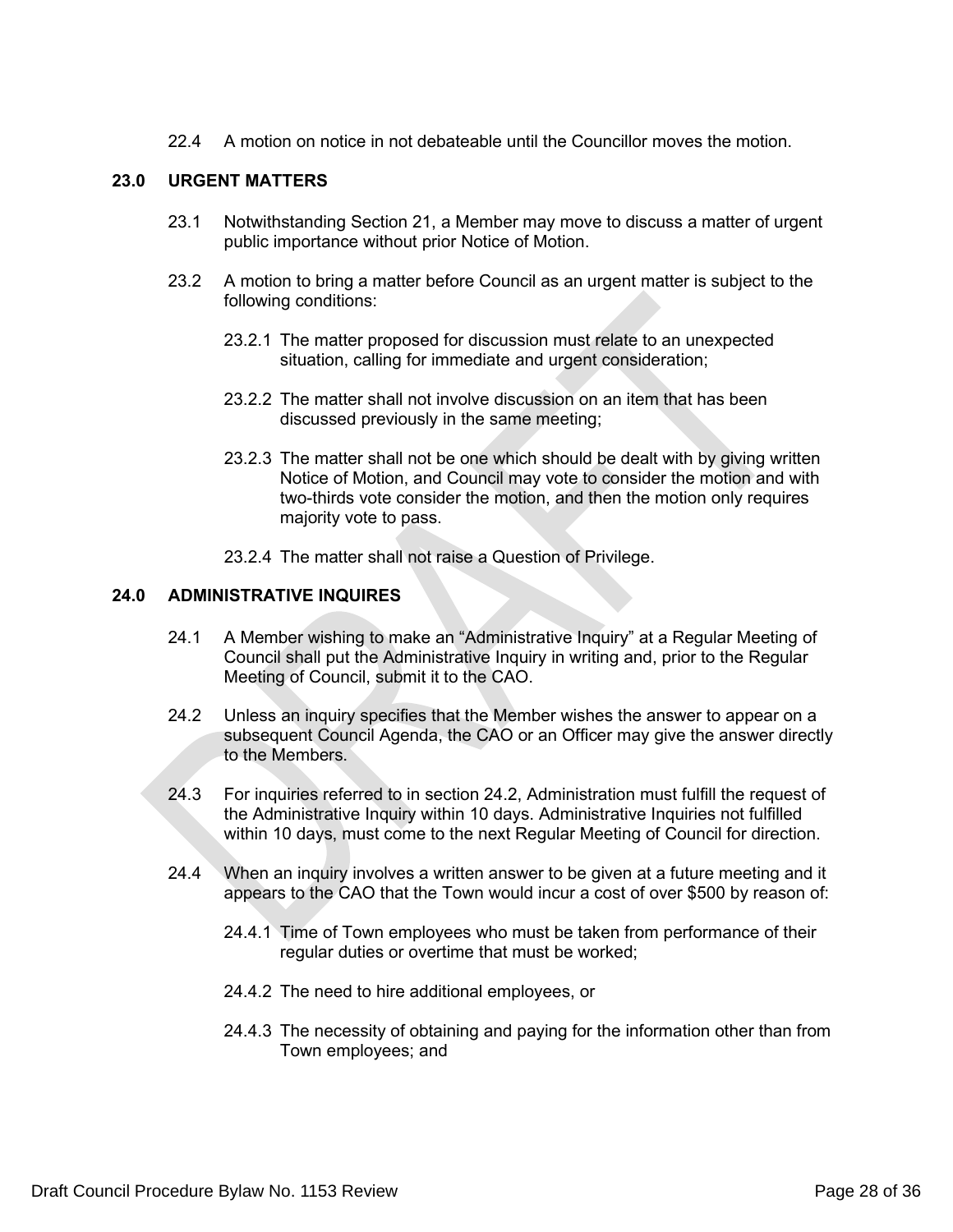- 24.4.4 no appropriation has been made for such expenditure in the Budget, the CAO shall report the anticipated cost to Council before undertaking such an inquiry.
- 24.5 When the CAO has reported the cost of an inquiry, Council must:
	- 24.5.1 Direct Administration proceed with the investigation necessary to answer the inquiry; and make provision for the payment of the cost; or
	- 24.5.2 By majority vote direct Administration to abandon the inquiry.
- 24.6 A Member who requested an Administrative Inquiry may at a meeting or Council or in writing instruct Administration to abandon the inquiry prior to decision by Council.

### **25.0 MINUTES**

- 25.1 Administration shall ensure minutes of a Council meeting are prepared and that a copy is distributed to each Member of Council within three business days of meeting.
- 25.2 Minutes of all Council meetings shall contain:

25.2.1 The full corporate name.

- 25.2.2 The type of Council meeting Regular, Special, Inaugural, Organizational or Committee of the Whole.
- 25.2.3 The date, hour and place of Council meeting.
- 25.2.4 The names of all Council members in attendance and absent.

25.2.5 The name of the Chair.

25.2.6 The names of attending CAO, administrators including each person's title.

- 25.3 Minutes be recorded as specified in Section 208 of the Act.
- 25.4 Unadopted minutes will be posted on the municipal website as soon available.
- 25.5 The Chair shall present the minutes to Council with a request for a motion to adopt the minutes.
- 25.6 Any Member may make a motion requesting that the Minutes be amended to correct any inaccuracy or omission; however, Administration should be advised of the change to the Minutes before they are officially adopted by Council.
- 25.7 Only minor changes may be made to the minutes to correct errors in grammar, spelling and punctuation or to correct the omission of a word necessary to the meaning or continuity of a sentence. No change shall be allowed which would alter the actual decision made by Council.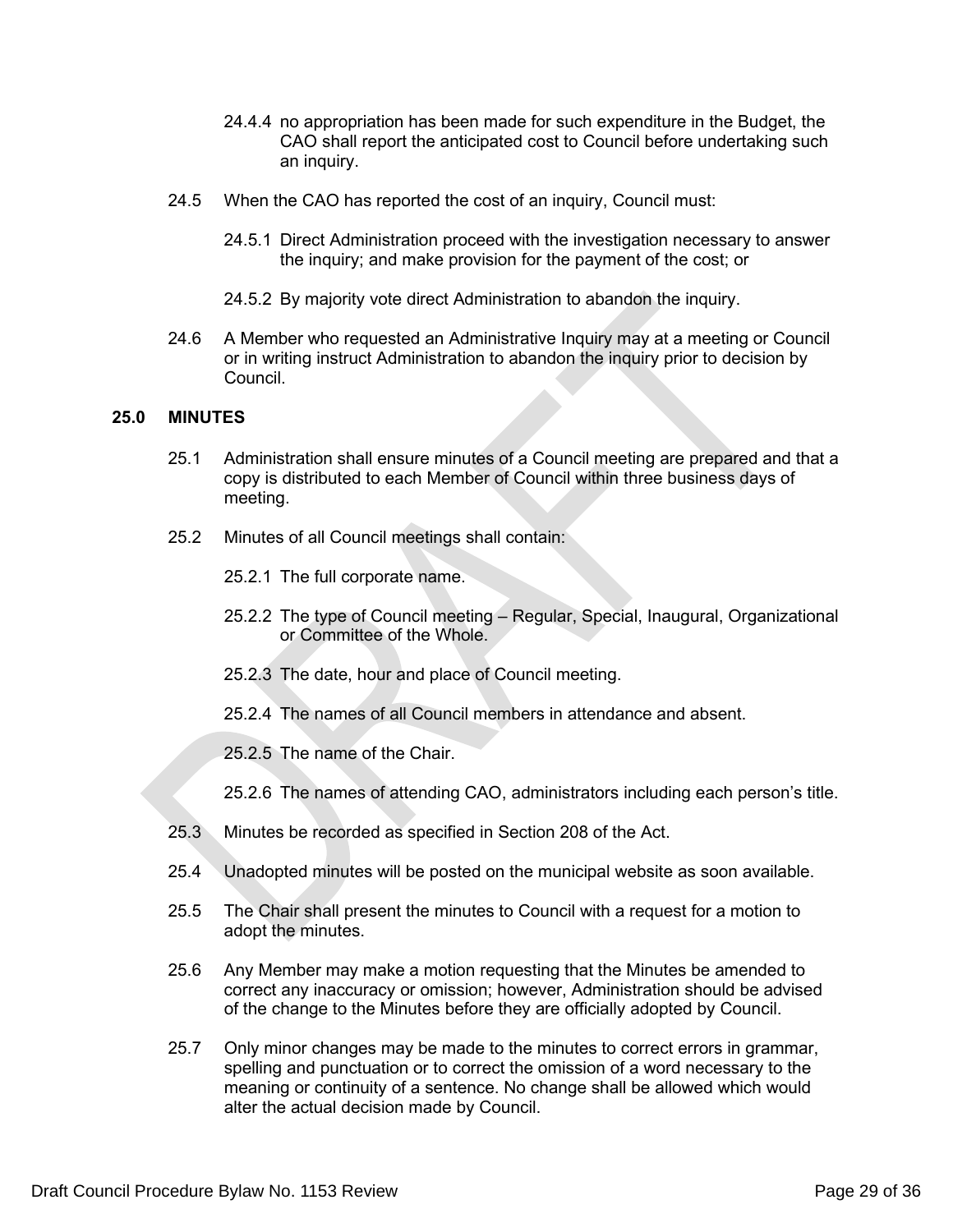25.8 Adopted minutes of Council meeting must be signed by:

25.8.1 The person presiding at the meeting, and

25.8.2 A designated officer.

25.9 Adopted minutes will be posted to the municipal website upon signature of signing authorities.

#### **26.0 BYLAWS**

- 26.1 When a Bylaw is presented to Council for enactment, Administration shall publish the number and title of the Bylaw in the Agenda.
- 26.2 Administration shall copy the Bylaw in full and forward it with the Agenda.
- 26.3 Every proposed Bylaw must have three (3) distinct and separate readings. Only the title or identifying number must be read at each reading.
- 26.4 A Bylaw shall be introduced for first reading by a motion that the Bylaw be read a first time.
- 26.5 Council shall vote on the motion for first reading of a Bylaw without amendment or debate.
- 26.6 After first reading, a Member may ask a question concerning the Bylaw.
- 26.7 A Bylaw shall be introduced for second reading by a motion that it be read a second time.
- 26.8 After a Member has made a motion for second reading of a Bylaw, Council may:

26.8.1 Debate on the substance of the Bylaw; and

26.8.2 Propose and consider amendments to the Bylaw.

- 26.9 A proposed Bylaw must not have more than two (2) readings at a Council meeting unless the Councillors present unanimously agree to consider the third reading.
- 26.10 When a Council unanimously agrees that a Bylaw may be presented for third reading:
	- 26.10.1 Motion for third and final reading of the Bylaw shall be made;
	- 26.10.2 Council shall vote on the motion without amendment or debate;
	- 26.10.3 The third reading requires no greater majority of affirmative votes that if it had received third reading at a subsequent meeting.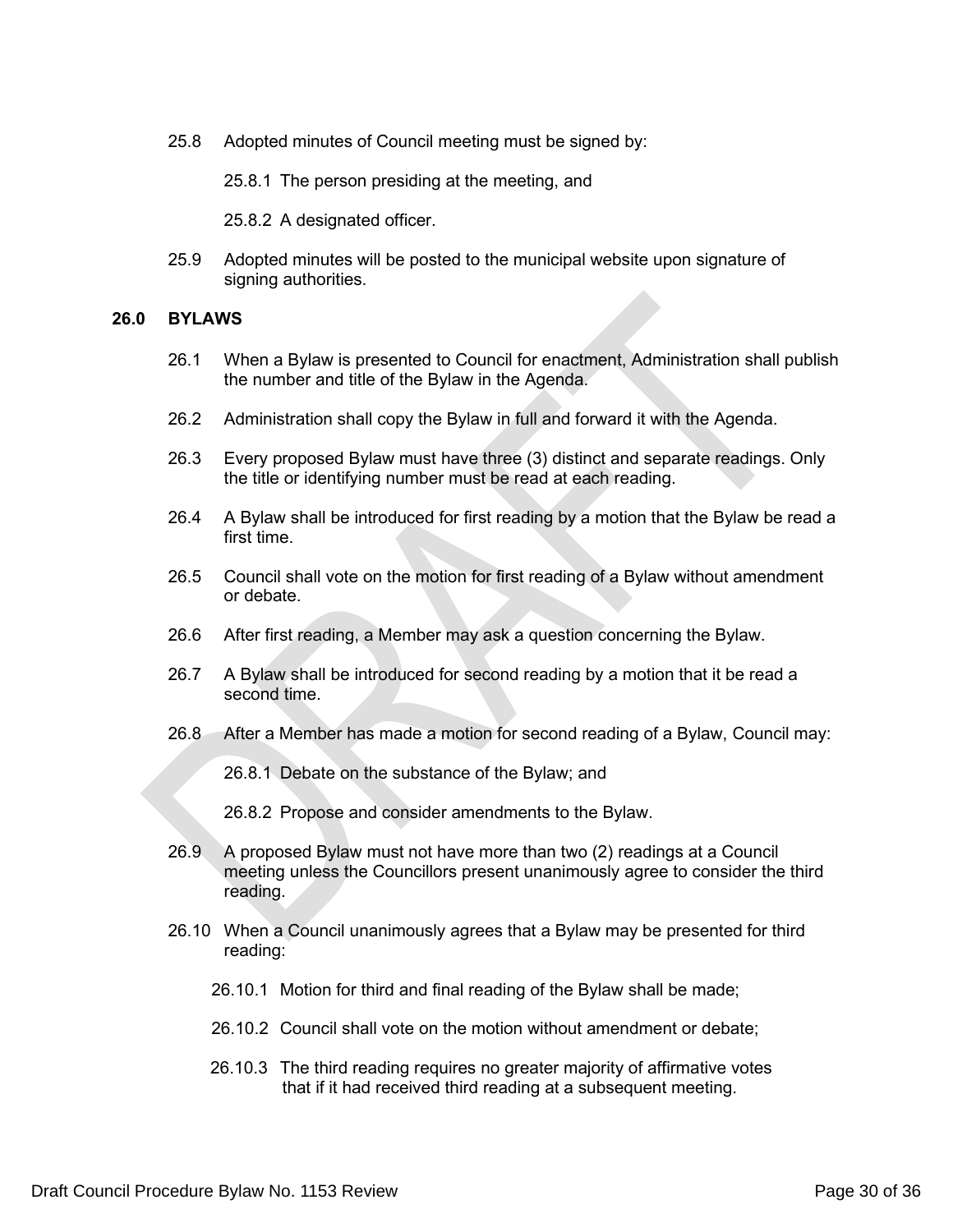- 26.11 A Bylaw shall be passed when a majority of the Members voting on third reading vote in favor, provided some other applicable Provincial Statute or Bylaw does not require a greater majority.
- 26.12 In conformance with the Act:
	- 26.12.1 If a Bylaw does not receive third reading within two years from the date of first reading, the previous readings are deemed to have been rescinded; and
	- 26.12.2 If a Bylaw is defeated on second or third readings the previous readings are deemed to have been rescinded.
	- 26.12.3 The Legislative Services Coordinator is designated to consolidate one (1) or more bylaws as deemed convenient and in doing so must;
	- 26.12.4 Incorporate all amendments to the bylaw; and
	- 26.12.5 Omit a provision that has been repealed or that has expired.
- 26.13 Every Bylaw which has passed the Council shall, as soon as reasonably possible after third reading, be signed by the Chair and the CAO, sealed with the Corporate Seal, and be deposited with the Legislative Services Coordinator for safe storage.
- 26.14 Every Bylaw of general application shall be printed or otherwise duplicated so as to be made available to all interested parties; other Bylaws shall be recorded and filed as well as amendments thereto and the CAO shall retain the original of every Bylaw on file and property record amendments thereto.
- 26.15 Every Bylaw that refers to the Land Use Bylaw must go to a Public Hearing prior to second and third readings.

# **27.0 COMMITTEES**

27.1 Refer to Bylaw #1070-4 – Council Committees Bylaw.

## **28.0 PUBLIC HEARINGS**

28.1 Definitions

"Adjourn" used in relation to a Public Hearing, means to take a break in the Public Hearing with the intent of returning to the Public Hearing at another meeting.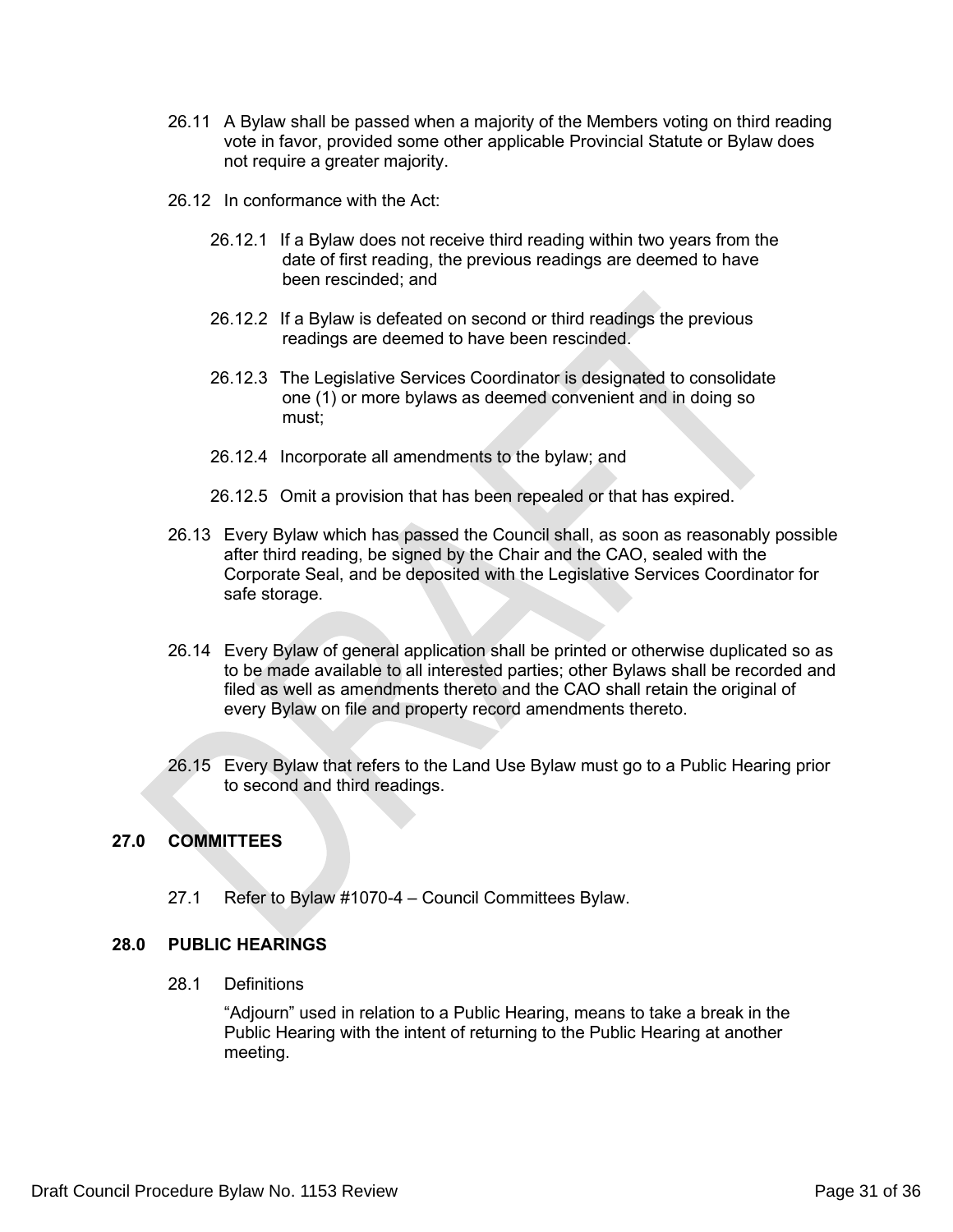"Close" used in relation to a Public Hearing, means to terminate the Public Hearing.

- 28.2 At the commencement of a Public Hearing, the Chair shall:
	- 28.2.1 State the matter to be considered at the hearing.
	- 28.2.2 Ask Administration if the Public Hearing has been advertised in accordance with the *Municipal Government Act*.
	- 28.2.3 Ask the Administration if any letters in support or opposition have been received.
	- 28.2.4 Request Administration to present a report on the issue at hand.
	- 28.2.5 Request Administration's position on the proposed Bylaw.
	- 28.2.6 Allow the applicant(s), and/or their representative(s), up to twenty (20) minutes to present their position, exclusive of the time required to answer questions put to them by a Council Member, unless granted a time extension by Council.
- 28.3 Any person or group who claims to be affected by the subject matter of the Public Hearing shall be afforded an opportunity to speak in the following order.
	- 28.3.1 The Chair will call those who have indicated on the sign-in sheet that they wish to speak to the proposed bylaw;
	- 28.3.2 The Chair will ask if there is anyone present who wishes to make any general comments regarding the proposed bylaw; and
	- 28.3.3 The Chair will allow an opportunity to all persons to respond to any new information that has arisen.
- 28.4 If a person in unable to attend a Public Hearing, that person may authorize an individual to speak on his or her behalf. The authorization must:
	- 28.4.1 Be in legible writing;
	- 28.4.2 Name the individual authorized to speak;
	- 28.4.3 Indicate the proposed bylaw to be spoken to; and
	- 28.4.4 Be signed by the person giving the information.
- 28.5 The authorized speaker must state the name of the person that the speaker represents and present the written authorization to the Legislative Services Coordinator or delegate.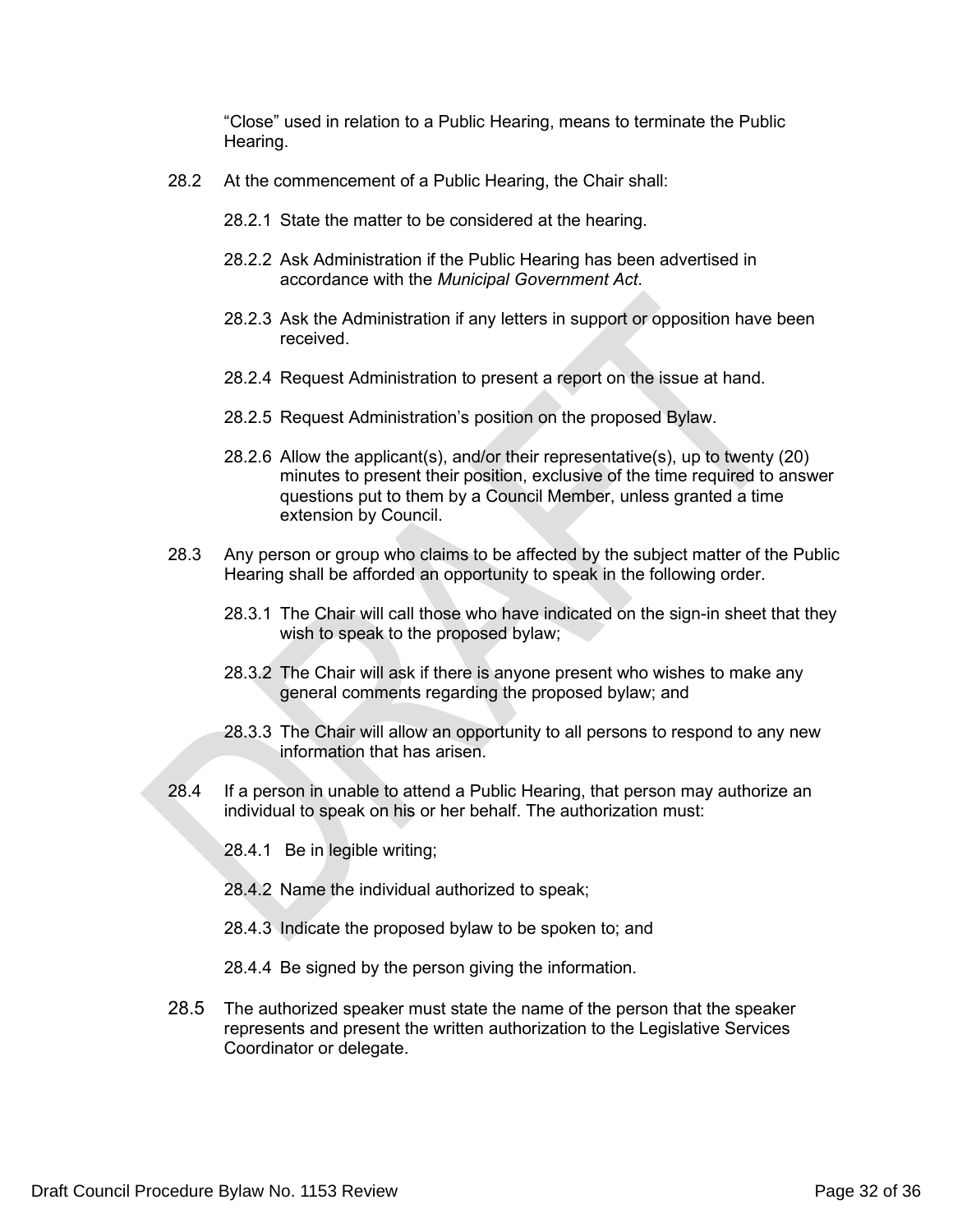- 28.6 No one person shall address Council for more than five (5) minutes, exclusive of the time required to answer questions put to him/her by a Council Member, unless granted a time extension by the discretion of the Chair.
- 28.7 No person representing a group shall address Council for more than ten (10) minutes, exclusive of the time required to answer questions put to him/her by a Council Member, unless granted a time extension by the discretion of the Chair.
- 28.8 The Chair shall ascertain that there are no more written or oral submissions.
- 28.9 The Chair shall ascertain if the Members are satisfied that they have obtained sufficient information.
- 28.10 The Chair shall any make closing comments.
- 28.11 If there is more than one Public Hearing on the Agenda, the Chair shall adjourn or close one Public Hearing before opening another Public Hearing.
- 28.12 If a Public Hearing is adjourned, Council shall not receive any additional submissions in relation to the subject matter unless it re-opens the Public Hearing.
- 28.13 If a Public Hearing is closed, Council shall not receive any additional submission from the public in relation to the subject matter, until it has voted on the subject matter of the Public Hearing.

## **29.0 NON-STATUTORY PUBLIC HEARINGS**

- 29.1 Council may hold Non-Statutory Public Hearings to solicit input form the public on issues for which a Public Hearing is not legislatively required. A Non-Statutory Public Hearing may be held at a date, time, and place approved by Council resolution.
- 29.2 The procedures for the conduct of the non-statutory public hearing shall be the same as those for a statutory public hearing.

## **30.0 DEFINITIONS**

- 30.1 **"Act"** means the Municipal Government Act, R.S.A. 2000 Chapter M-26, as amended;
- 30.2 **"Administrative Inquiry"** is a written request from a Member of Council to the Administration, made at a meeting, for the future provision of information and report;
- 30.3 **"Agenda"** means the list and order of business items for any meeting of Council, or Committees;
- 30.4 **"Bylaw"** means a bylaw of the Town;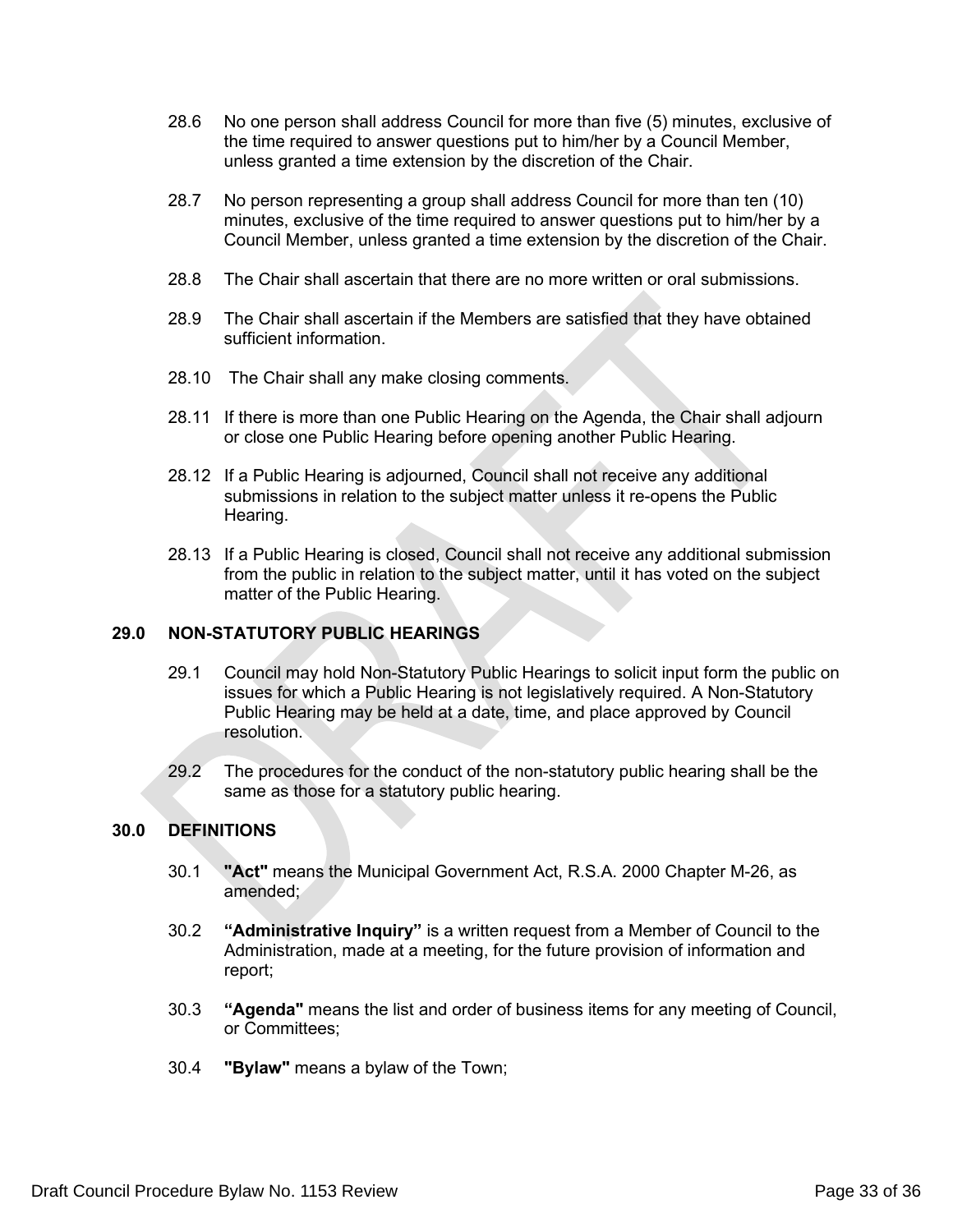- 30.5 **"Chief Administrative Officer" or C.A.O."** means the Chief Administrative Officer of Hinton appointed pursuant to s. 205 of the Act or the designate of the Chief Administrative Officer;
- 30.6 **"Chair"** means the Mayor, or in the absence of the Mayor, the Deputy Mayor, or in the absence of the Deputy Mayor any other Member of Council chosen to preside at the meeting;
- 30.7 **"Committee"** means a committee, board, commission, authority, task force or any other public body established by Council pursuant to this bylaw;
- 30.8 **"Committee of the Whole"** means a procedural devise that permits Council greater freedom of debate for a specific purpose.
- 30.9 **"Council"** means the Mayor and Councillors of the Town of Hinton.
- 30.10 "**Delegation**" means any member of the Public who has sought, and obtained, permission to attend before Council to speak or make a presentation;
- 30.11 **"Deputy Mayor"** means the Member of Council appointed pursuant to this Bylaw to act as Mayor in the absence or incapacity of the Mayor;
- 30.12 **"Closed Session"** means a part of the meeting closed to the public at which no resolution or bylaw may be passed, except a resolution to revert to a meeting held in public;
- 30.13 "**Indefinitely**" means for an unlimited of unspecified period of time;
- 30.14 **"Mayor"** means the Member of Council duly elected as Mayor and continuing to hold office;
- 30.15 **"Member"** means a Member of Council duly elected and continuing to hold office, or a Member of a Committee duly appointed by Council;
- 30.16 **"Notice of Motion**" is the means by which a Member of Council brings business before Council;
- 30.17 **"Officer"** means the Chief Administrative Officer, Designated Officers and Directors and/or their delegates, all of whom shall be recorded in the official minutes;
- 30.18 **"Point of Information"** means a request or statement directed to the Chair, or through the Chair to another Member or to Administration, for or about information relevant to the business at hand, but not related to a Point of Procedure;
- 30.19 **"Point of Order"** means the raising of a question by a Member with the view of calling attention to any departure from this Bylaw or the customary proceedings in debate or in the conduct of Council's business;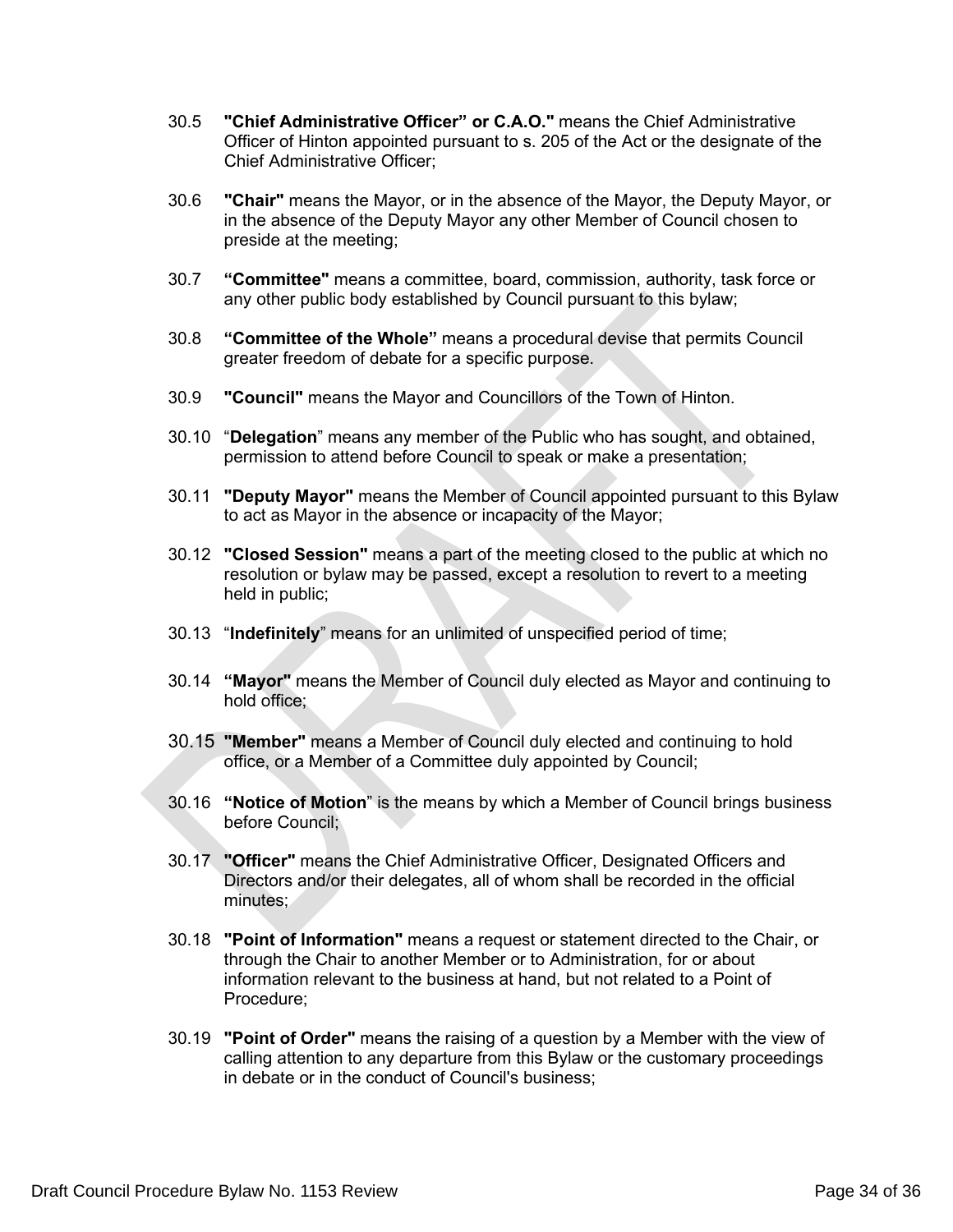- 30.20 **"Point of Privilege"** means all matters affecting the rights and exemptions of Council collectively or the propriety of the conduct of individual Members and includes but is not limited to, the following;
	- 30.20.1 The organization or existence of Council,
	- 30.20.2 The comfort of Members,
	- 30.20.3 The conduct of Administration or members of the public in attendance at the meeting, and
	- 30.20.4 The reputation of Members or Council as a whole;
- 30.21 **"Point of Procedure"** means a question directed to the Chair to obtain information on a matter of parliamentary law or the rules of Council to assist a Member to:
	- 30.21.1 Make an appropriate motion,
	- 30.21.2 Raise a Point of Order,
	- 30.21.3 Understand the procedure, or
	- 30.21.4 Understand the effect of a motion;
- 30.22 **"Postpone"** mean to delay the consideration of any matter to a future time and/or date.
- 30.23 **"Public Hearing"** means a meeting of Council convened to hear matters pursuant to the Act;
- 30.24 **"Question of Privilege"** means raising of a question which concerns a Member, or Council collectively, when a Member believes that another Member has spoken disrespectfully towards them or Council, or when they believe their comments have been misunderstood or misinterpreted by another Member;
- 30.25 **"Quorum"** is the majority of all Members, fifty (50) percent plus one (1), unless Council provides otherwise in this Bylaw;
- 30.26 "**Refer**" means to delay the consideration of any matter so additional information may be obtained by Administration or other body, as directed by Council.
- 30.27 "**Rescind"** means to revoke or repeal a motion which had previously been passed by Council;
- 30.28 **"Special Meeting of Council"** means a meeting called by the Mayor pursuant to the Act;
- 30.29 **"Terms of Reference"** means those terms pertinent to the establishment and mandate of a Committee and which are: in addition to or beyond the parameters of this Bylaw.